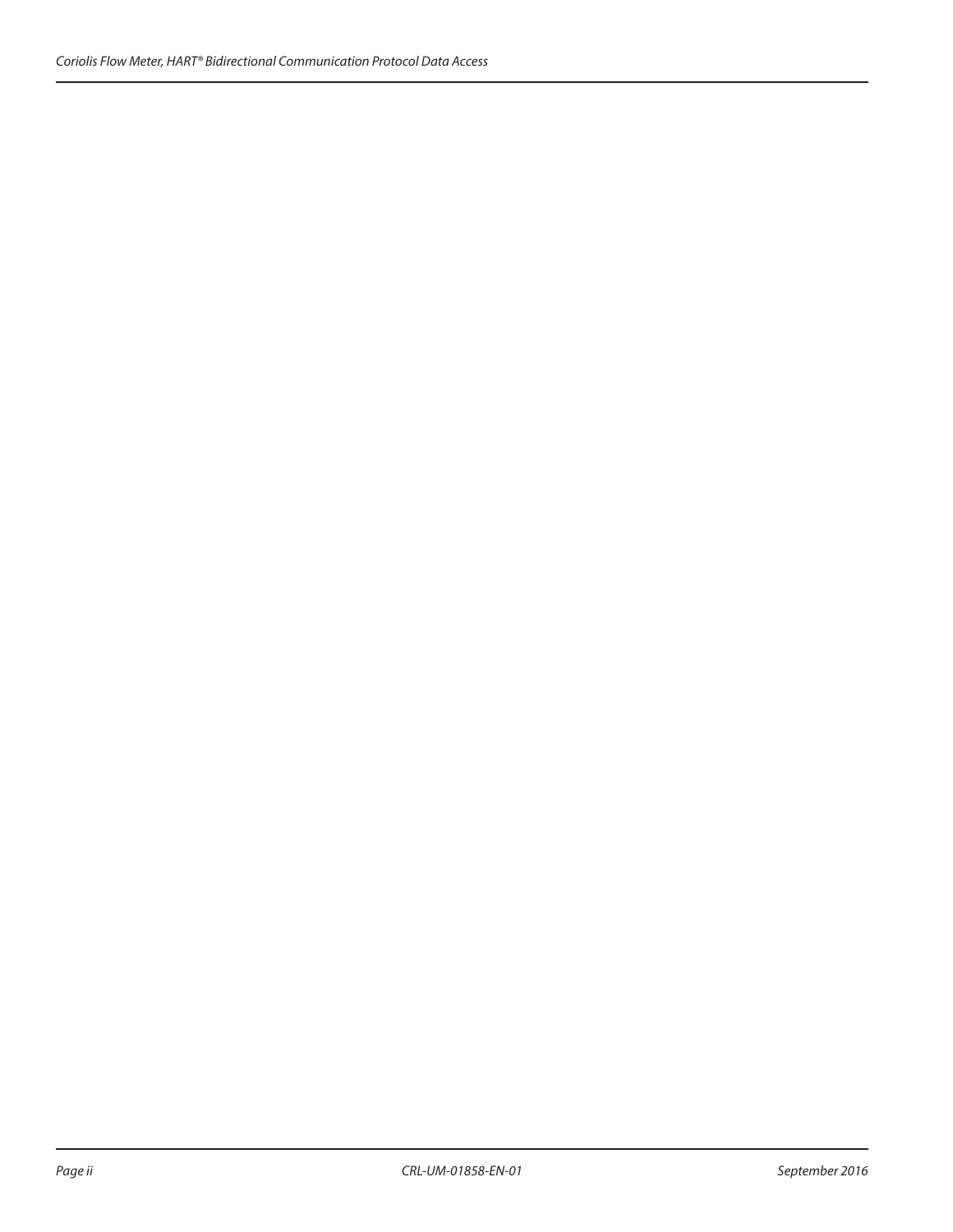# **CONTENTS**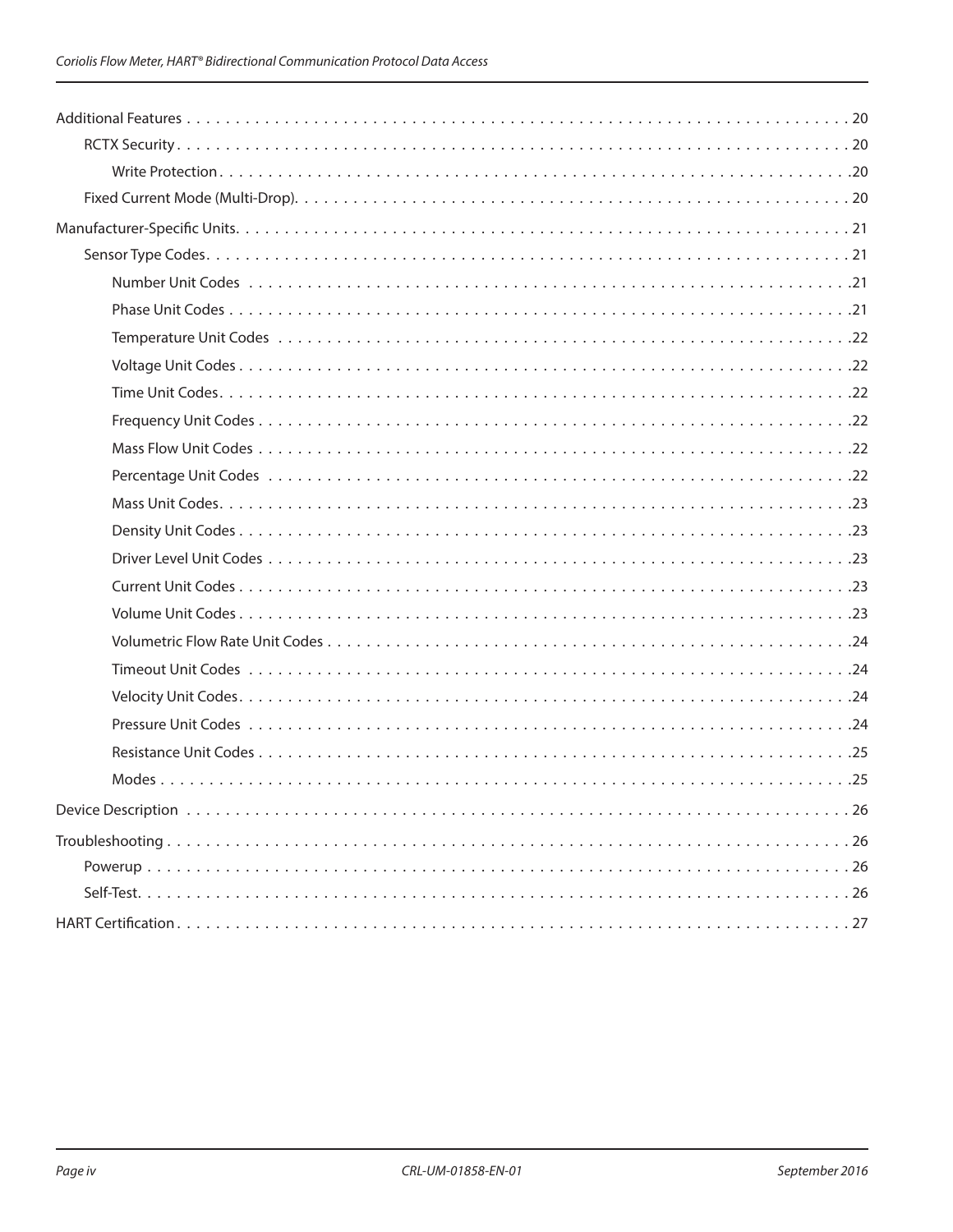# <span id="page-4-0"></span>**ABOUT THIS MANUAL**

# **Definitions**

- **DD** Device Description
- **HART** Highway Addressable Remote Transducer
- **HOST** Host System, typically the master (i.e. handheld device)
- **PV** Primary Variable
- **SV** Secondary Variable
- **TV** Tertiary Variable
- **FV** Fourth Variable

# **Scope**

This document describes the supported features of HART and how these features are related to the Coriolis. This document also discusses special considerations and the type of data that is accessible over HART. This document is intended for readers who have a general understanding of the HART protocol. For further information regarding the HART protocol please refer to *[www.hartcomm.o](www.badgermeter.com)rg*.

The Coriolis HART communication card supports Universal Command Revision 7. This document is intended to complement other documentation for the RCT1000 Coriolis mass flow meter and the RCTX transmitter.

# **INTRODUCTION**

HART protocol provides the means for sending and receiving digital information across analog wires. HART is a bidirectional communication protocol that provides data access between intelligent field instruments (like the Coriolis) and host systems (like the Emerson Field Communicator). HART technology is a master/slave protocol, which means that a field device only speaks when spoken to by a master. The Coriolis operates as a slave device. In order to connect with the Coriolis using the HART protocol, the HART communication card is required. As an accessory module to the Coriolis RCTX transmitter, the HART communication card allows access to many of the Coriolis measurements and configuration data using the analog wires. In addition, the HART communication card allows for real-time control and monitoring of the Coriolis.

The Device Description (DD) files for the Coriolis are located on *[www.hartcomm.](www.badgermeter.com)org* under *Product Catalog > All Products > Coriolis*. These files describe the supported features and functions of the Coriolis with respect to HART. The DD includes details of menus and graphic display features to be used by host applications in order to access all parameters and data in the Coriolis. These files describe what parameters are accessible and should be installed in host systems.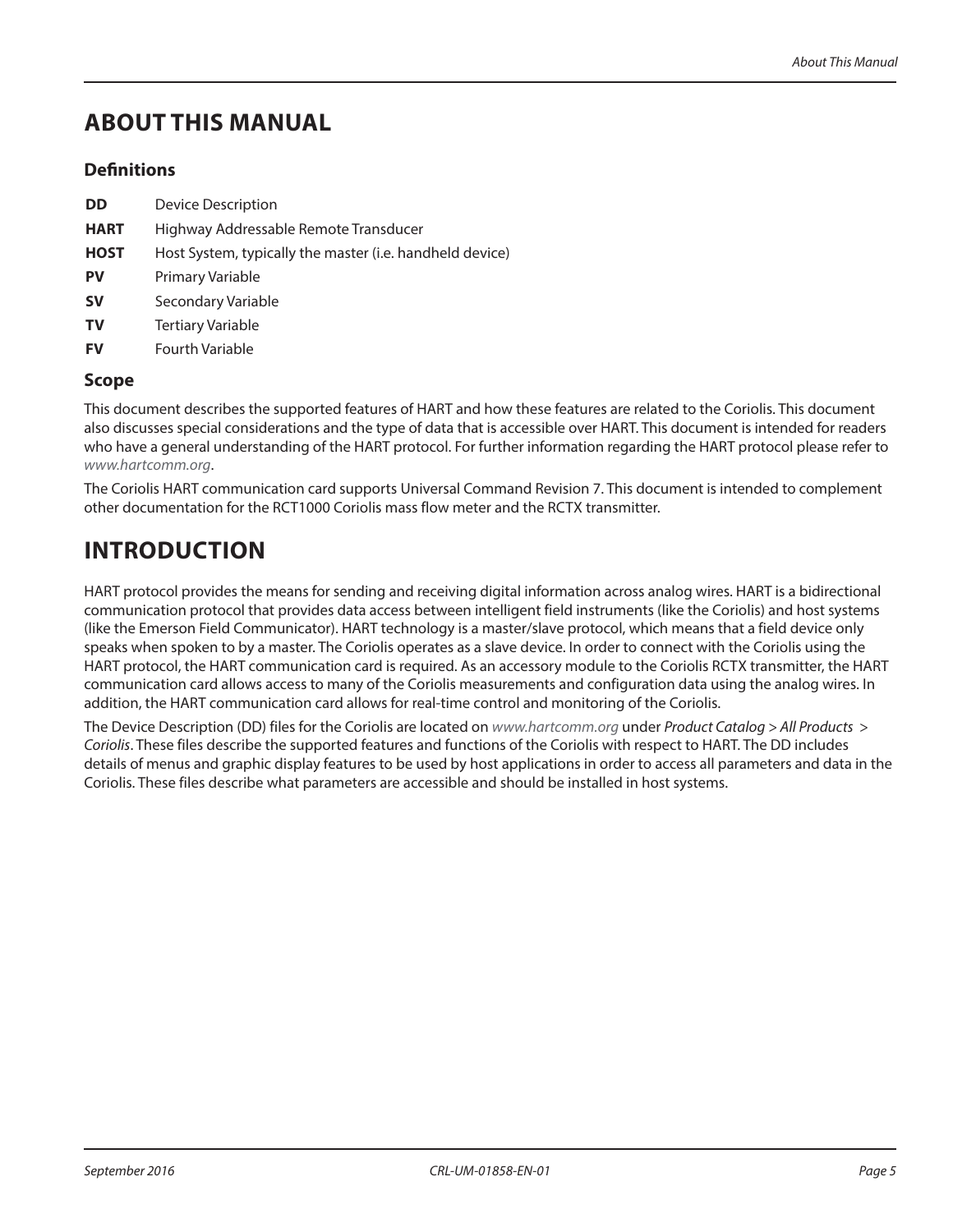# <span id="page-5-0"></span>**INSTALLATION**

The HART communications board is compatible with RCTX transmitters. The board can be ordered on the Coriolis transmitter with the communication option "H". Analog output 1 (lout 1) becomes the HART signal output once the HART card is installed.



*Figure 1: Wiring reference: RCTX with display shown with display board removed for clarity*

#### TYPICAL Iout1 INTERFACE



#### *Figure 2: Typical lout1 interface*

| Resistor        | 250 Ohm                         |  |
|-----------------|---------------------------------|--|
| Accessory board | <b>HART</b>                     |  |
| External device | HART modem or other HART device |  |
| Terminal block  | TB1 Analog I/O connections      |  |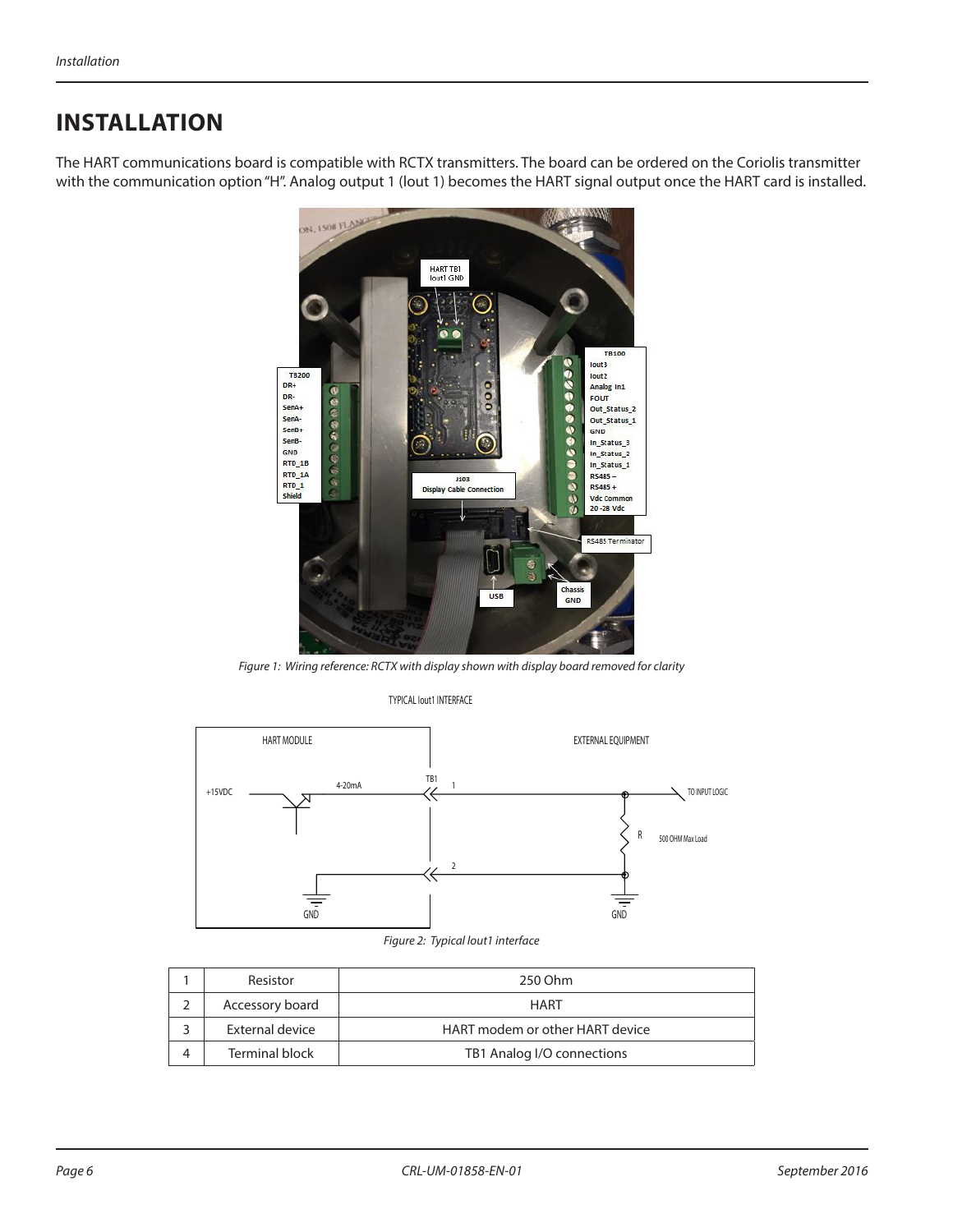# <span id="page-6-0"></span>**HART Configuration**

The transmitter is shipped with HART communications fully configured. If the settings were modified after receiving the transmitter, they can be reprogrammed following the steps below. Engineer (PW3) level access is required to change the default settings.

*ComPr2* is the parameter for the HART protocol for the option card:

- 1. Navigate to *SET UP > SYSTEM IO > COM PORTS* and press **Enter***.*
- 2. To change the protocol selection, scroll to parameter *ComPr2* and press **Enter**.
- 3. Press **Up** or **Down** to scroll through the options. Scroll to *HART* and press **Enter**.
- 4. Press **Enter** for a long press to save the change, or press **Exit** for a long press to cancel the edit(s) and return to the *COM PORTS* parameter screen.

# **HART Address**

To change the HART address default settings, engineer (PW3) level access is required.

*PollAdd* is the parameter for the HART device address:

- 1. Navigate to *SET UP > SYSTEM IO > COM PORTS.*
- 2. To change the HART device address, scroll to parameter *PollAdd* and press **Enter**.
- 3. Press **Up** for a long press to move the cursor to the correct digit.
- 4. Press **Up** and **Down** to increment the address number.
- 5. Press **Enter** for a long press to save the change, or press **Exit** to cancel the edit(s) and return to the *COM PORTS* parameter screen.

### **Current Output**

The parameter *IOut1* must be enabled for the HART communications board. This output may be independently set by the user, via software or keypad, for any range between 0…22 mA with 4…20 mA being the default. The maximum load (loop) impedance for the output is 500  $Ω$ .

Normally the *Iout1* output is set for mass flow. However, this can represent other parameters. In these cases, the units of measure are (appropriately) different.

The *Home* screen*>SET UP>SYSTEM IO* menu contains the current output channel *CURRENT1 SETUP.*

#### *Table 3* **describes Current Output 1 setup.**

| <b>Parameter</b> | <b>Description</b>                                    |  |
|------------------|-------------------------------------------------------|--|
| IOut1            | Current output on current channel 1                   |  |
| ID               | Parameter ID                                          |  |
| EN               | Enable current channel 1                              |  |
| <b>IVluMn</b>    | Current value associated with minimum flow            |  |
| <b>IvluMx</b>    | Current value associated with maximum flow            |  |
| VluMn            | Parameter value associated with minimum flow          |  |
| <b>VluMx</b>     | Parameter value associated with maximum flow          |  |
| <b>TstOut</b>    | Tests current channel 1 output                        |  |
| +AltI1           | Enables alternate current on current channel 1 output |  |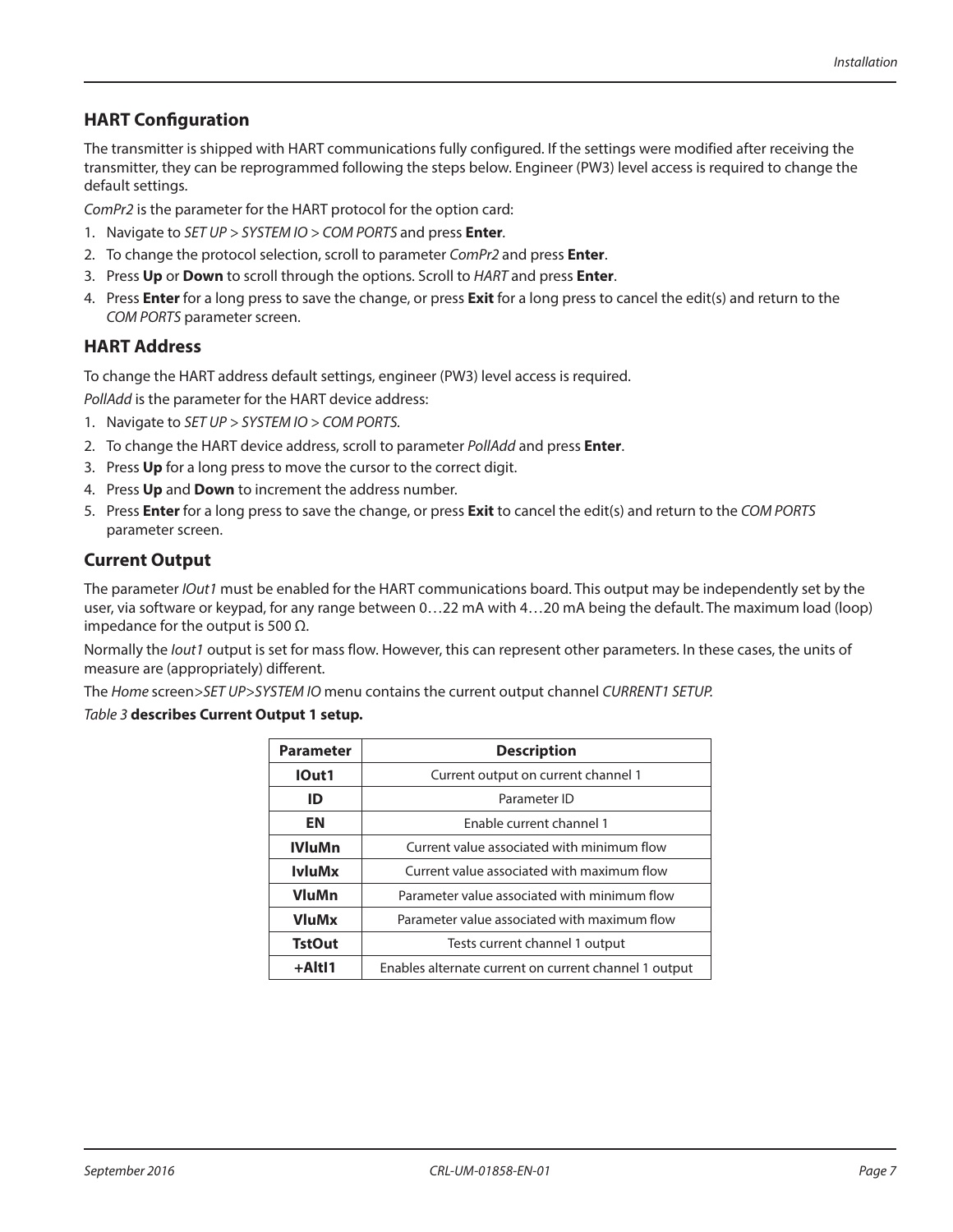# <span id="page-7-0"></span>**CORIOLIS AND HART COMMANDS**

HART protocol has three categories of commands: Universal, Common Practice and Device-Specific. The Coriolis HART communication card supports some Universal commands, Common Practice and Device-Specific commands. Universal commands supported include:

# **Universal Commands**

| Command<br><b>Number</b> | <b>Universal Command Description</b>            |  |  |
|--------------------------|-------------------------------------------------|--|--|
| 0                        | Read Unique Identifier                          |  |  |
| 1                        | Read Primary Variable                           |  |  |
| $\overline{2}$           | Read Current and Percent of Range               |  |  |
| 3                        | Read Current and Four Dynamic Variables         |  |  |
| 6                        | <b>Write Polling Address</b>                    |  |  |
| $\overline{7}$           | Read Loop Configuration                         |  |  |
| 8                        | Read Dynamic Variable Class                     |  |  |
| $\mathsf{Q}$             | <b>Read Device Variables with Status</b>        |  |  |
| 11                       | Read Unique Identifier Associated with Tag      |  |  |
| 12                       | Read Message                                    |  |  |
| 13                       | Read Tag, Descriptor, Date                      |  |  |
| 14                       | Read PV Sensor Information                      |  |  |
| 15                       | Read Output Information                         |  |  |
| 16                       | Read Final Assembly Number                      |  |  |
| 17                       | Write Message                                   |  |  |
| 18                       | Write Tag, Descriptor, Date                     |  |  |
| 19                       | Write Final Assembly Number                     |  |  |
| 20                       | Read Long Tag                                   |  |  |
| 21                       | Read Unique Identifier Associated with Long Tag |  |  |
| 22                       | Write Long Tag                                  |  |  |

Typically, these commands are used by advanced users of HART or the usage of these commands is embedded within the DD files. With the use of the HART universal commands, device variables and dynamic variables are accessible. Device and dynamic variables are defined later. For further understanding of the format and function of the HART Universal Commands please refer to HART protocol documentation.

### **Universal Command 0 Read Unique Identifier**

| <b>Byte</b> | <b>Description</b>                 | Value                            |
|-------------|------------------------------------|----------------------------------|
|             | Manufacturer ID                    | 189 = Badger Meter Europe        |
| 2           | Device type ID                     | 03 = RCTX Coriolis Transmitter   |
| 13          | Maximum number of device variables |                                  |
| 16. Bit 4   | Failure detected                   | Set when any failure is detected |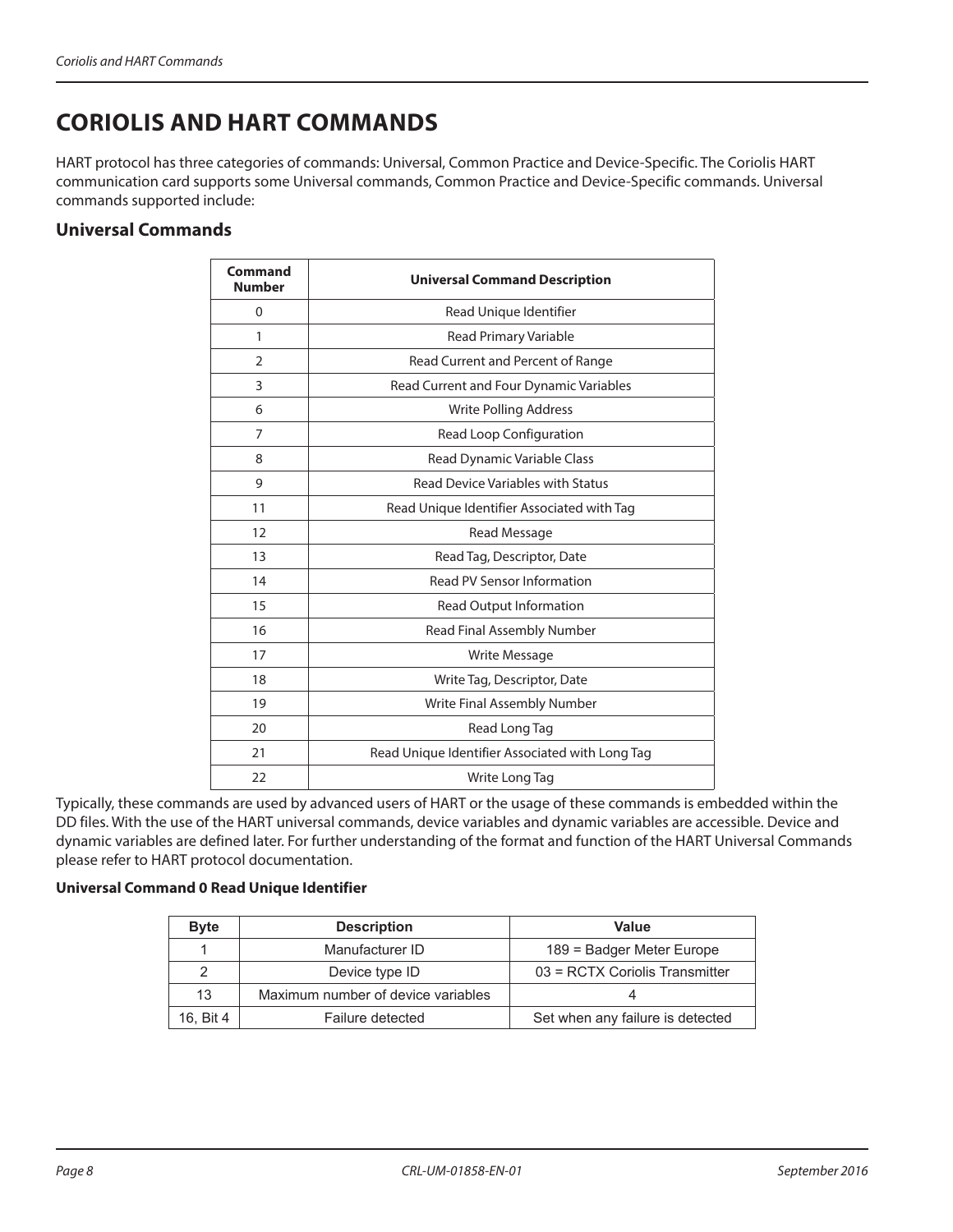# <span id="page-8-0"></span>**Device Variables**

### **Device Variable: Mass Flow Rate**

Shows the calculated and filtered mass flow rate.

| Number:                |               | Name:             | Mass Flow Rate                                           |
|------------------------|---------------|-------------------|----------------------------------------------------------|
| <b>Classification:</b> | 72. Mass Flow | <b>Unit Code:</b> | kg/s, kg/m, kg/h, g/m, lb/s,<br>$lb/m$ , $lb/h$ , $oz/m$ |

#### **Device Variable: Mass Totalizer**

Shows the totalized mass.

| Number:                |          | Name:             | Mass Totalizer              |
|------------------------|----------|-------------------|-----------------------------|
| <b>Classification:</b> | 71, Mass | <b>Unit Code:</b> | kg, lb, t (metric tons), oz |

#### **Device Variable: Temperature 1**

Shows the temperature of the media. Temperature is calculated from the resistance changed of the RTD (Pt-100) device mounted in the sensor.

| Number:         |                 | Name:      | Iemperature                             |
|-----------------|-----------------|------------|-----------------------------------------|
| Classification: | 64, Temperature | Unit Code: | OE OD OL⁄<br>$\sigma$<br>1, 11, 11<br>◡ |

#### **Device Variable: Density**

Shows the calculated density of the media. Density is calculated of the resonant frequency change of the sensor.

| Number:                |             | Name:             | Density                                                 |
|------------------------|-------------|-------------------|---------------------------------------------------------|
| <b>Classification:</b> | 73, Density | <b>Unit Code:</b> | $q/s$ , kg/m <sup>3</sup> , lb/ft <sup>3</sup> , lb/gal |

# **Dynamic Variables**

Four dynamic variables are implemented.

|    | <b>Name</b>    | <b>Description</b>    | Units                                                   |
|----|----------------|-----------------------|---------------------------------------------------------|
| PV | Mass Flow Rate | Mass Flow Rate        | kg/s, kg/m, kg/h, g/m, lb/s, lb/m, lb/h, oz/m           |
| SV | Mass Totalizer | <b>Totalized mass</b> | kg, lb, t (metric tons), oz                             |
| TV | Temperature    | Temperature 1         | $^{\circ}$ C, $^{\circ}$ F, $^{\circ}$ R, $^{\circ}$ K  |
| FV | Density        | Density               | $g/s$ , kg/m <sup>3</sup> , lb/ft <sup>3</sup> , lb/gal |

#### **Fixed Dynamic Variables**

| <b>Dynamic Variable</b> | <b>Dynamic Variable Number</b> | <b>Name</b>    |
|-------------------------|--------------------------------|----------------|
| PV                      |                                | Mass Flow Rate |
| SV                      |                                | Totalized mass |
| тv.                     |                                | Temperature 1  |
| FV                      |                                | Density        |

# **Status Information**

# **Device Status**

Bit 4 ("More Status Available") is set whenever any failure is detected. Command 48 gives further detail.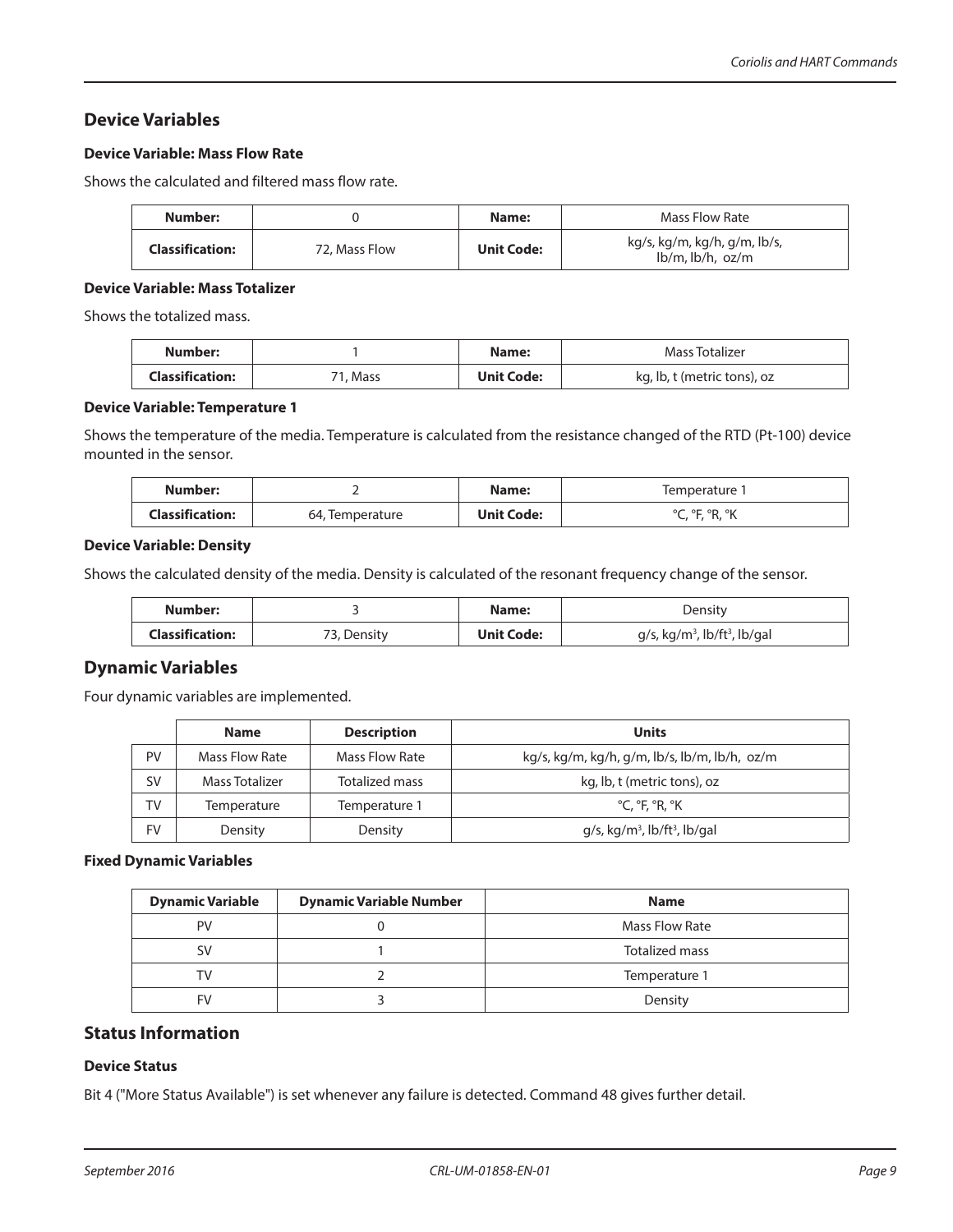# <span id="page-9-0"></span>**Common Practice Commands**

#### **Supported Commands**

| ID | <b>Description</b>                           |
|----|----------------------------------------------|
| 33 | <b>Read Device Variables</b>                 |
| 35 | Write Primary Variable Range Values          |
| 38 | Reset Configuration Changed Flag             |
| 42 | Perform Device Reset                         |
| 44 | Write Primary Variable Units                 |
| 48 | <b>Read Additional Device Status</b>         |
| 54 | Read Device Variable Information             |
|    | <b>Note:</b> Limits and damping are not used |
| 73 | <b>Find Device</b>                           |

#### **Burst Mode**

This Field Device does not support Burst Mode.

#### **Catch Device Variable**

This Field Device does not support Catch Device Variable.

#### **Command 42 Perform Device Reset**

For further details, see *["Troubleshooting" on page 26](#page-25-1)*.

### **Command 48 Additional Device Status**

Command 48 returns 25 bytes of data, with the following status information:

| <b>Byte</b> | <b>Bit</b>                                                    | <b>Meaning</b>                                                                                                          | <b>Class</b>              | <b>Device Status Bit Set</b> |
|-------------|---------------------------------------------------------------|-------------------------------------------------------------------------------------------------------------------------|---------------------------|------------------------------|
| $\Omega$    |                                                               | <b>System Error Summary</b>                                                                                             |                           |                              |
|             | $\Omega$                                                      | Low value alarm, Frequency or pulse out error                                                                           | Warning, error            |                              |
|             | High value alarm                                              |                                                                                                                         | Warning                   |                              |
|             | Too high or low baud rate<br>2                                |                                                                                                                         | Warning                   |                              |
|             | 3<br>Always 0                                                 |                                                                                                                         | None                      |                              |
|             | Current or frequency outputs exceeds the software limits<br>4 |                                                                                                                         | Error                     |                              |
|             | Current or frequency outputs exceeds the hardware limits<br>5 |                                                                                                                         | Warning                   |                              |
|             | 6                                                             | Parameters restored or saved to flash, flash backup cleared, slug in flow<br>error, password protected item was written | Status,<br>Warning, Error |                              |
|             | ⇁                                                             | No sensor connected, resonant frequency, temperature error, low sensor<br>warning or driver overflow                    | Error                     | 4,7                          |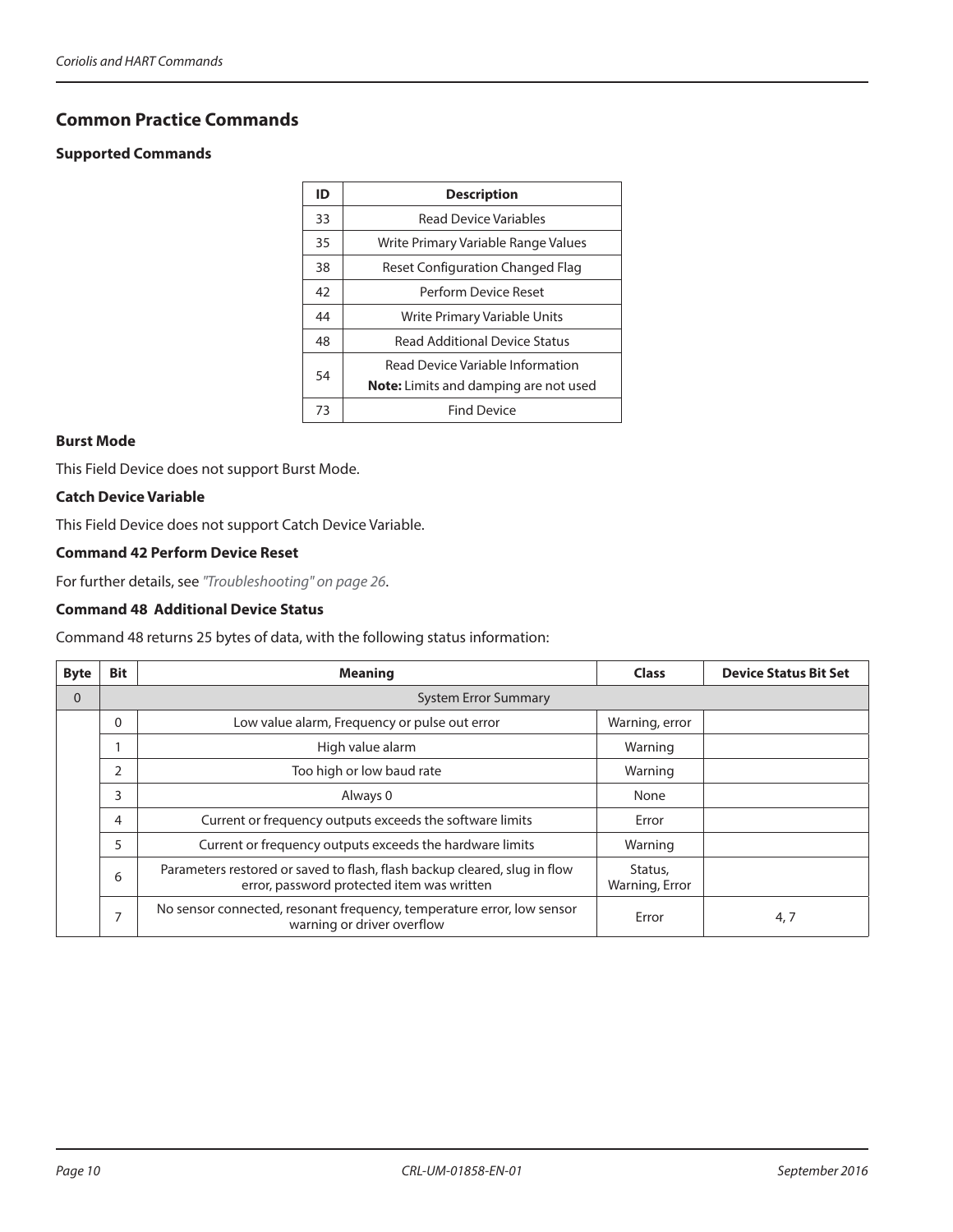| <b>Byte</b>    | <b>Bit</b>                | <b>Meaning</b>                      | <b>Class</b>  | <b>Device Status Bit Set</b> |  |  |  |  |  |
|----------------|---------------------------|-------------------------------------|---------------|------------------------------|--|--|--|--|--|
| $\mathbf{1}$   | <b>System Status Bits</b> |                                     |               |                              |  |  |  |  |  |
|                | $\mathbf 0$               | Not used                            |               |                              |  |  |  |  |  |
|                | $\mathbf{1}$              | Zero calibration is running         | <b>Status</b> |                              |  |  |  |  |  |
|                | 2                         | Measurement is running              | <b>Status</b> |                              |  |  |  |  |  |
|                | 3                         | Mass/Volume totalizers are running  | <b>Status</b> |                              |  |  |  |  |  |
|                | 4                         | Batching is in progress             | Status        |                              |  |  |  |  |  |
|                | 5                         | Not used                            |               |                              |  |  |  |  |  |
|                | 6                         | Not used                            |               |                              |  |  |  |  |  |
|                | $\overline{7}$            | Not used                            |               |                              |  |  |  |  |  |
| $\overline{2}$ |                           | <b>Digital Input</b>                |               |                              |  |  |  |  |  |
|                | 0                         | Digital in $1(1 = active)$          | <b>Status</b> |                              |  |  |  |  |  |
|                | 1                         | Digital in $2(1 = active)$          | <b>Status</b> |                              |  |  |  |  |  |
|                | $\overline{2}$            | Digital in $3(1 = active)$          | <b>Status</b> |                              |  |  |  |  |  |
|                | 3                         | Digital in $4(1 = active)$          | Status        |                              |  |  |  |  |  |
|                | 4                         | Not used                            |               |                              |  |  |  |  |  |
|                | 5                         | Not used                            |               |                              |  |  |  |  |  |
|                | 6                         | Not used                            |               |                              |  |  |  |  |  |
|                | $\overline{7}$            | Not used                            |               |                              |  |  |  |  |  |
| 3              |                           | Digital outputs                     |               |                              |  |  |  |  |  |
|                | 0                         | Digital out $4(1 = active)$         | <b>Status</b> |                              |  |  |  |  |  |
|                | 1                         | Digital out $3(1 = active)$         | <b>Status</b> |                              |  |  |  |  |  |
|                | 2                         | Digital out $2(1 = active)$         | <b>Status</b> |                              |  |  |  |  |  |
|                | 3                         | Digital out $1(1 = active)$         | <b>Status</b> |                              |  |  |  |  |  |
|                | 4                         | Green LED is on $(1 = active)$      | <b>Status</b> |                              |  |  |  |  |  |
|                | 5                         | Red LED is on $(1 = active)$        | <b>Status</b> |                              |  |  |  |  |  |
|                | 6                         | Not used                            |               |                              |  |  |  |  |  |
|                | $\overline{7}$            | Not used                            |               |                              |  |  |  |  |  |
| 4              |                           | Not used byte. Always 0x00          |               |                              |  |  |  |  |  |
| 5              |                           | Not used byte. Always 0x00          |               |                              |  |  |  |  |  |
| 6              |                           | Extended Device Status. Always 0x00 |               |                              |  |  |  |  |  |
|                | 0                         | Maintenance required                | Not used      |                              |  |  |  |  |  |
|                | $\mathbf{1}$              | Device Variable Alert               | Not used      |                              |  |  |  |  |  |
|                | $\overline{2}$            | <b>Critical Power Failure</b>       | Not used      |                              |  |  |  |  |  |
|                | 3                         | Failure                             | Not used      |                              |  |  |  |  |  |
|                | $\overline{4}$            | Out of Specification                | Not used      |                              |  |  |  |  |  |
|                | 5                         | <b>Function Check</b>               | Not used      |                              |  |  |  |  |  |
|                | 6                         | Not used                            |               |                              |  |  |  |  |  |
|                | $\overline{7}$            | Not used                            |               |                              |  |  |  |  |  |
| $\overline{7}$ | Reserved. Always 0x00     |                                     |               |                              |  |  |  |  |  |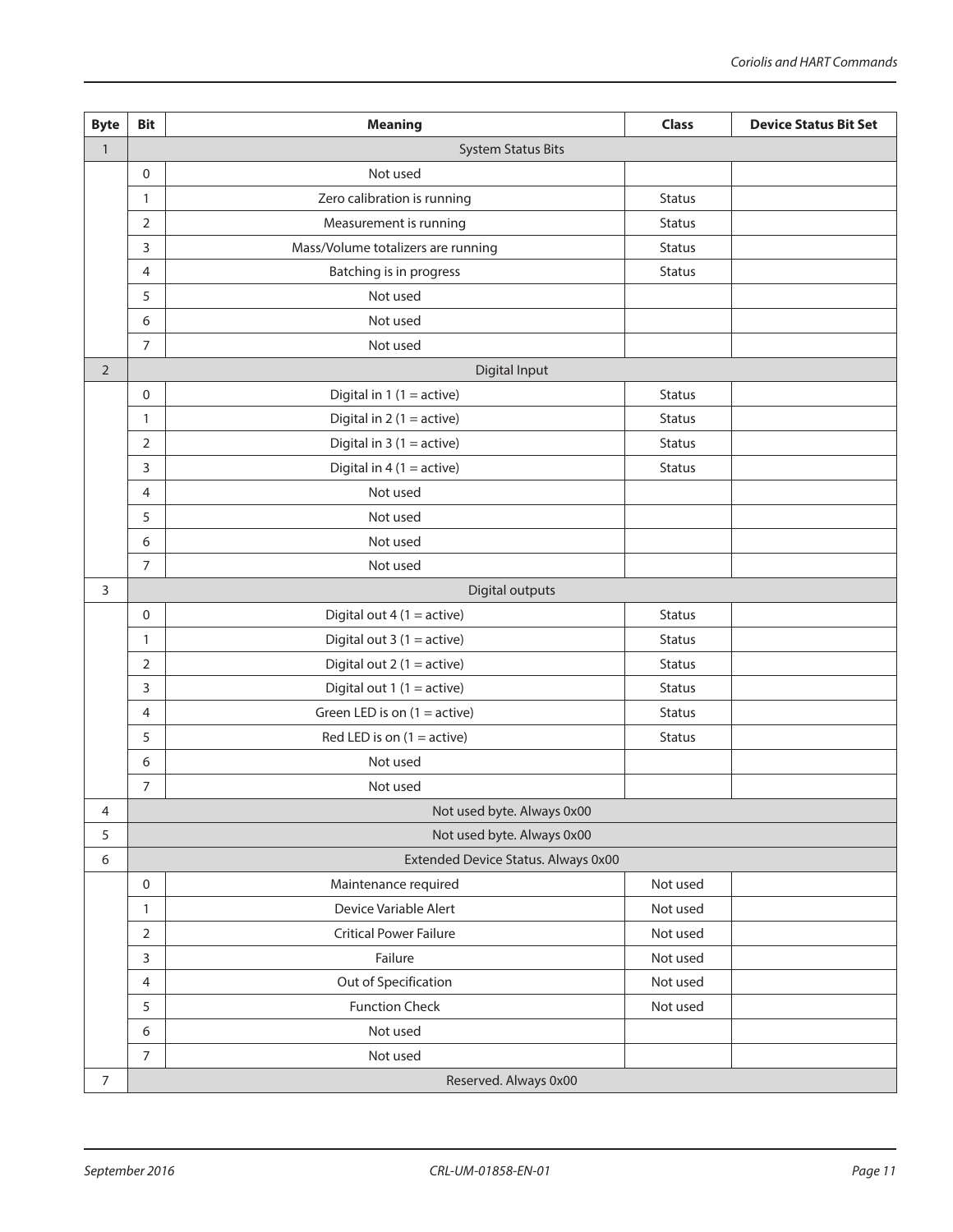| <b>Byte</b> | <b>Bit</b>                      | <b>Meaning</b>                                      | <b>Class</b>  | <b>Device Status Bit Set</b> |  |  |  |
|-------------|---------------------------------|-----------------------------------------------------|---------------|------------------------------|--|--|--|
| 8           |                                 | <b>Standardized Status 0</b>                        |               |                              |  |  |  |
|             | $\mathbf 0$                     | Device Variable Simulation Active                   | Not used      |                              |  |  |  |
|             | $\mathbf{1}$                    | Non-Volatile Memory Defect                          | Not used      |                              |  |  |  |
|             | 2                               | Volatile Memory Defect                              | Not used      |                              |  |  |  |
|             | 3                               | Watchdog Reset Executed                             | Not used      |                              |  |  |  |
|             | 4                               | Power Supply Condition Out of Range                 | Not used      |                              |  |  |  |
|             | 5                               | Environmental Condition out of Range                | Not used      |                              |  |  |  |
|             | 6                               | <b>Electronic Defect</b>                            | Not used      |                              |  |  |  |
|             | 7                               | Device Configuration Locked.                        | <b>Status</b> |                              |  |  |  |
|             |                                 | Set if none of the passwords are set                |               |                              |  |  |  |
| 9           |                                 | Standardized Status 1. Always 0x00                  |               |                              |  |  |  |
|             | $\mathbf 0$                     | <b>Status Simulation Active</b>                     | Not used      |                              |  |  |  |
|             | $\mathbf{1}$                    | Discrete Variable Simulation Active                 | Not used      |                              |  |  |  |
|             | 2                               | <b>Event Notification Overflow</b>                  | Not used      |                              |  |  |  |
|             | 3                               | Not used                                            |               |                              |  |  |  |
|             | 4                               | Not used                                            |               |                              |  |  |  |
|             | 5                               | Not used                                            |               |                              |  |  |  |
|             | 6                               | Not used                                            |               |                              |  |  |  |
|             | $\overline{7}$                  | Not used                                            |               |                              |  |  |  |
| 10          | <b>Analog Channel Saturated</b> |                                                     |               |                              |  |  |  |
|             | 0<br>1                          | Analog Channel 1                                    | <b>Status</b> |                              |  |  |  |
|             |                                 | Current1 output > 24mA or < 0mA                     |               |                              |  |  |  |
|             |                                 | Analog Channel 2<br>Current2 output > 24mA or < 0mA | <b>Status</b> |                              |  |  |  |
|             |                                 | Analog Channel 3                                    |               |                              |  |  |  |
|             | 2                               | Current3 output > 24mA or < 0mA                     | <b>Status</b> |                              |  |  |  |
|             | 3                               | Analog Channel 4                                    | Not used      |                              |  |  |  |
|             | 4                               | Not used                                            |               |                              |  |  |  |
|             | 5                               | Not used                                            |               |                              |  |  |  |
|             | 6                               | Not used                                            |               |                              |  |  |  |
|             | $\overline{7}$                  | Not used                                            |               |                              |  |  |  |
| 11          |                                 | Standardized Status 2. Always 0x00                  |               |                              |  |  |  |
|             | $\boldsymbol{0}$                | Sub-Device List Changed                             | Not used      |                              |  |  |  |
|             | 1                               | <b>Duplicated Master Detected</b>                   | Not used      |                              |  |  |  |
|             | $\overline{2}$                  | Sub-Device Mismatch                                 | Not used      |                              |  |  |  |
|             | 3                               | Sub-Device with Duplicated IDs Found                | Not used      |                              |  |  |  |
|             | 4                               | <b>Stale Data Notice</b>                            | Not used      |                              |  |  |  |
|             | 5                               | Not used                                            |               |                              |  |  |  |
|             | 6                               | Not used                                            |               |                              |  |  |  |
|             | $\overline{7}$                  | Not used                                            |               |                              |  |  |  |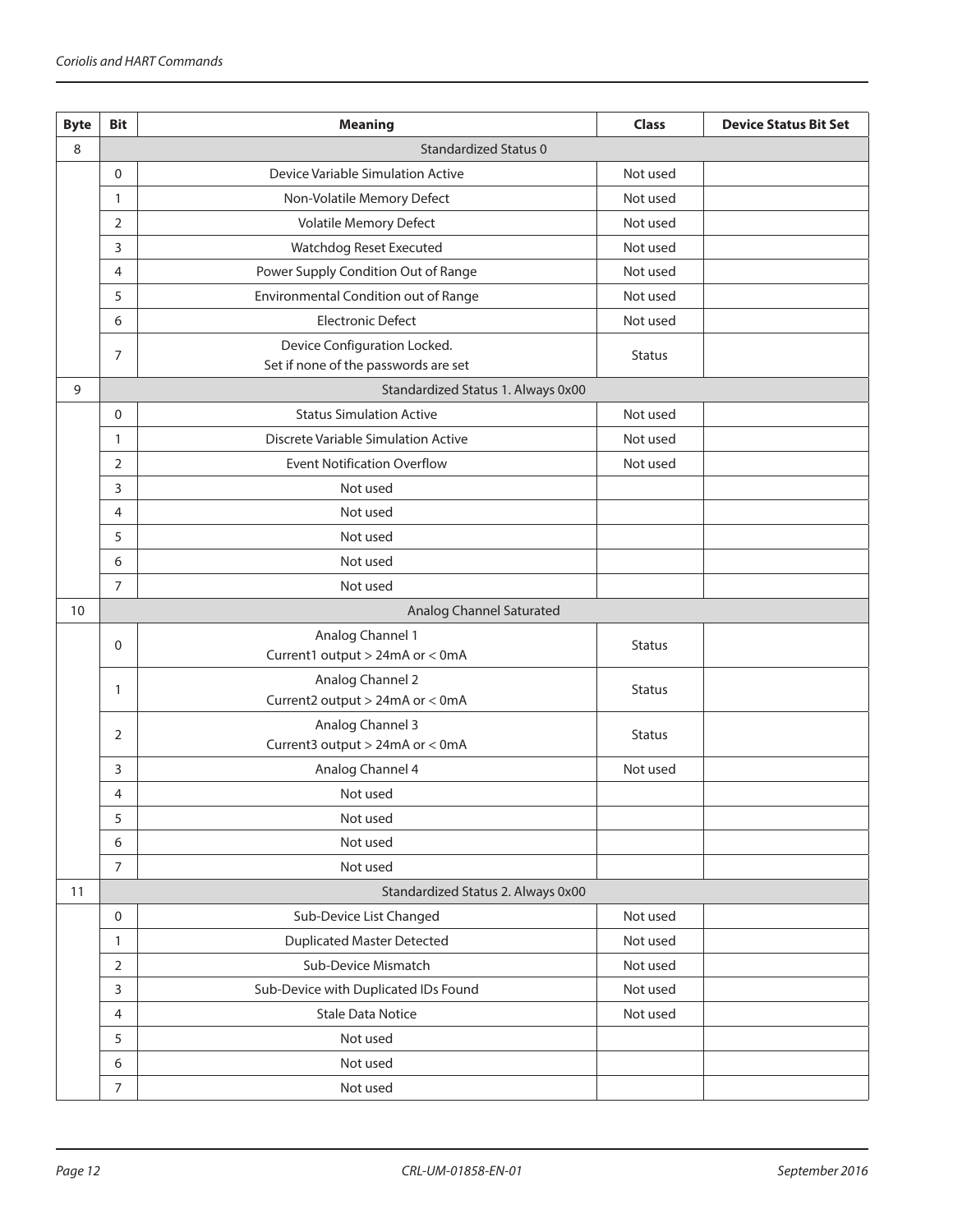| <b>Byte</b> | <b>Bit</b>                         | <b>Meaning</b>                                 | <b>Class</b>  | <b>Device Status Bit Set</b> |  |  |
|-------------|------------------------------------|------------------------------------------------|---------------|------------------------------|--|--|
| 12          | Standardized Status 3. Always 0x00 |                                                |               |                              |  |  |
|             | 0                                  | <b>Capacity Denied</b>                         | Not used      |                              |  |  |
|             | 1                                  | Reserved                                       | Not used      |                              |  |  |
|             | 2                                  | Bandwidth allocation pending                   | Not used      |                              |  |  |
|             | 3                                  | <b>Block Transfer Pending</b>                  | Not used      |                              |  |  |
|             | 4                                  | Radio Failure                                  | Not used      |                              |  |  |
|             | 5                                  | Not used                                       |               |                              |  |  |
|             | 6                                  | Not used                                       |               |                              |  |  |
|             | 7                                  | Not used                                       |               |                              |  |  |
| 13          |                                    | Analog Channel Fixed                           |               |                              |  |  |
|             | 0                                  | Analog Channel 1                               | <b>Status</b> |                              |  |  |
|             |                                    | Alternate Current1 enabled                     |               |                              |  |  |
|             | 1                                  | Analog Channel 2                               | <b>Status</b> |                              |  |  |
|             |                                    | Alternate Current2 enabled                     |               |                              |  |  |
|             | 2                                  | Analog Channel 3<br>Alternate Current3 enabled | <b>Status</b> |                              |  |  |
|             |                                    | Analog Channel 4                               |               |                              |  |  |
|             | 3                                  | Alternate Frequency1 enabled                   | <b>Status</b> |                              |  |  |
|             | 4                                  | Not used                                       |               |                              |  |  |
|             | 5                                  | Not used                                       |               |                              |  |  |
|             | 6                                  | Not used                                       |               |                              |  |  |
|             | $\overline{7}$                     | Not used                                       |               |                              |  |  |
| 14          |                                    | Device-Specific Status-1: Error level 1        |               |                              |  |  |
|             | 0                                  | Low Limit (A)                                  | <b>Status</b> |                              |  |  |
|             | 1                                  | Low Limit (B)                                  | <b>Status</b> |                              |  |  |
|             | 2                                  | Low Limit (C)                                  | <b>Status</b> |                              |  |  |
|             |                                    | Low Limit (D)                                  | <b>Status</b> |                              |  |  |
|             | 4                                  | Low Limit (E)                                  | <b>Status</b> |                              |  |  |
|             | 5                                  | Low Limit (F)                                  | Status        |                              |  |  |
|             | $\boldsymbol{6}$                   | Frequency out error                            | Status        |                              |  |  |
|             | 7                                  | Pulse out error                                | <b>Status</b> |                              |  |  |
| 15          |                                    | Device-Specific Status-2: Error Level 2        |               |                              |  |  |
|             |                                    | High Limit (A)                                 | <b>Status</b> |                              |  |  |
|             |                                    | High Limit (B)                                 | <b>Status</b> |                              |  |  |
|             |                                    | High Limit (C)                                 | Status        |                              |  |  |
|             |                                    | High Limit (D)                                 | <b>Status</b> |                              |  |  |
|             | $\overline{4}$                     | High Limit (E)                                 | Status        |                              |  |  |
|             | 5                                  | High Limit (F)                                 | <b>Status</b> |                              |  |  |
|             | $\boldsymbol{6}$                   | Not used                                       |               |                              |  |  |
|             | $\overline{7}$                     | Not used                                       |               |                              |  |  |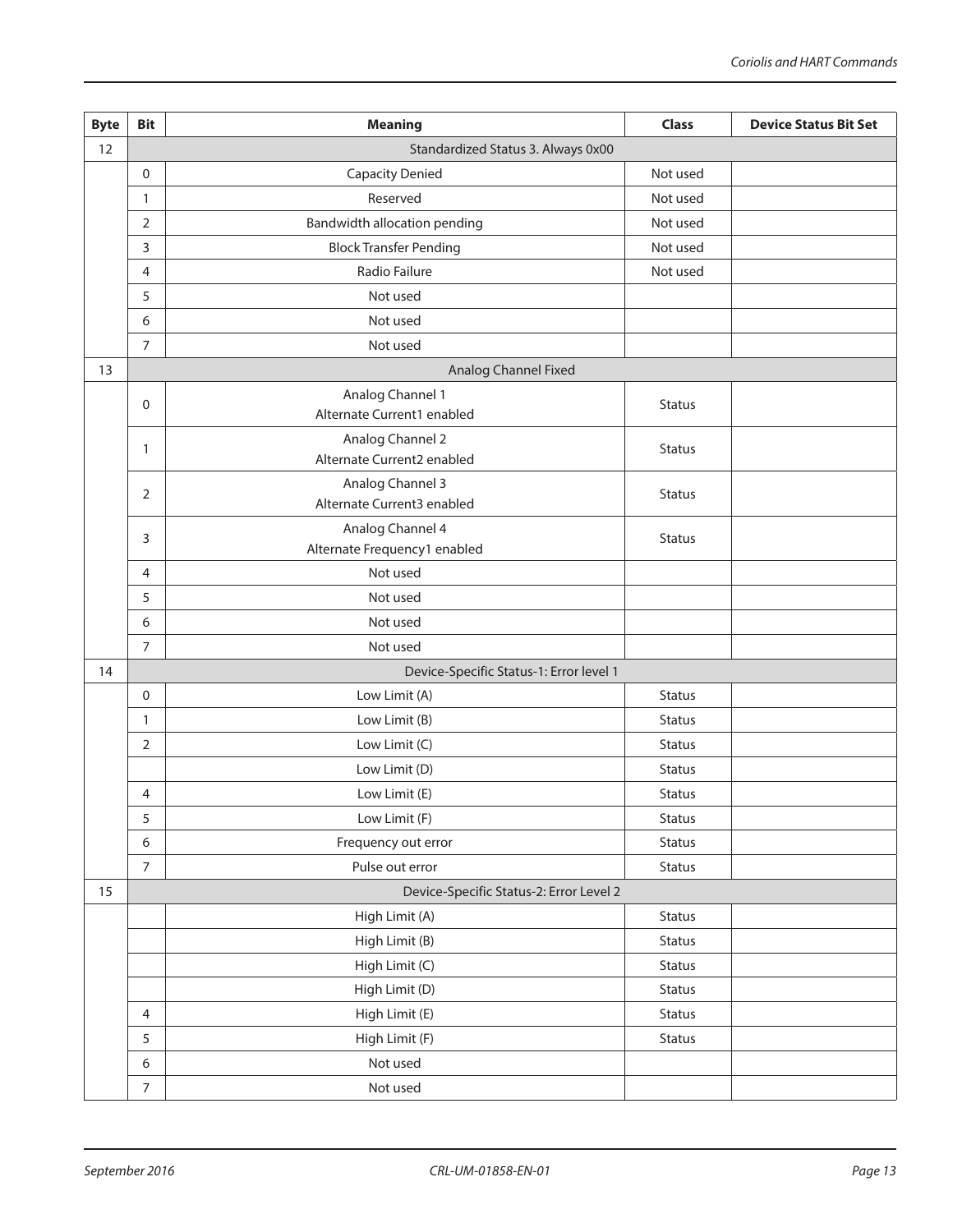| <b>Byte</b> | <b>Bit</b>                              | <b>Meaning</b>                                      | <b>Class</b>  | <b>Device Status Bit Set</b> |  |
|-------------|-----------------------------------------|-----------------------------------------------------|---------------|------------------------------|--|
| 16          |                                         | Device-Specific Status-3: Error Level 3             |               |                              |  |
|             | $\mathbf 0$                             | No answer from slave transmitter                    | <b>Status</b> |                              |  |
|             | $\mathbf{1}$                            | Too Low Baud Rate                                   | <b>Status</b> |                              |  |
|             | 2                                       | Too High Baud Rate                                  | <b>Status</b> |                              |  |
|             | 3                                       | Not used                                            |               |                              |  |
|             | 4                                       | Not used                                            |               |                              |  |
|             | 5                                       | Not used                                            |               |                              |  |
|             | 6                                       | Not used                                            |               |                              |  |
|             | $\overline{7}$                          | Not used                                            |               |                              |  |
| 17          |                                         | Device-Specific Status-4: Error Level 4. Always 0x0 |               |                              |  |
| 18          |                                         | Device-Specific Status-5: Error Level 5             |               |                              |  |
|             | $\mathbf 0$                             | Current 1 Output Low                                | <b>Status</b> |                              |  |
|             | 1                                       | Current 2 Output Low                                | <b>Status</b> |                              |  |
|             | 2                                       | Current 3 Output Low                                | <b>Status</b> |                              |  |
|             | 3                                       | <b>Frequency Output Low</b>                         | <b>Status</b> |                              |  |
|             | 4                                       | Current 1 Output High                               | <b>Status</b> |                              |  |
|             | 5                                       | Current 2 Output High                               | <b>Status</b> |                              |  |
|             | 6                                       | Current 3 Output High                               | <b>Status</b> |                              |  |
|             | $\overline{7}$                          | Frequency Output High                               | <b>Status</b> |                              |  |
| 19          | Device-Specific Status-6: Error Level 6 |                                                     |               |                              |  |
|             | $\mathbf 0$                             | Current 1 Out of HW limits                          | <b>Status</b> |                              |  |
|             | $\mathbf{1}$                            | Current 2 Out of HW limits                          | <b>Status</b> |                              |  |
|             | 2                                       | Frequency Out of HW Limits                          | <b>Status</b> |                              |  |
|             | 3                                       | Always 0                                            |               |                              |  |
|             | 4                                       | Driver Integration = $0$                            | <b>Status</b> |                              |  |
|             | 5                                       | Current 3 Out of HW limits                          | <b>Status</b> |                              |  |
|             | 6                                       | PID controller Integration = $0$                    | <b>Status</b> |                              |  |
|             | 7                                       | Zero flow error                                     | <b>Status</b> |                              |  |
| 20          |                                         | Device-Specific Status-7: Error Level 7             |               |                              |  |
|             | $\mathbf 0$                             | Data Logger Active                                  | <b>Status</b> |                              |  |
|             | 1                                       | Parameters Restored from Flash Memory               | <b>Status</b> |                              |  |
|             | $\overline{2}$                          | Parameters Backup to Flash Memory                   | <b>Status</b> |                              |  |
|             | 3                                       | <b>Access to Parameter Denied</b>                   | <b>Status</b> |                              |  |
|             | 4                                       | Backup Flash Memory Cleared                         | <b>Status</b> |                              |  |
|             | 5                                       | <b>Application Program Disabled</b>                 | <b>Status</b> |                              |  |
|             | 6                                       | <b>Slug Mass Flow</b>                               | <b>Status</b> |                              |  |
|             | $\boldsymbol{7}$                        | Backup Flash Memory Overflow                        | <b>Status</b> |                              |  |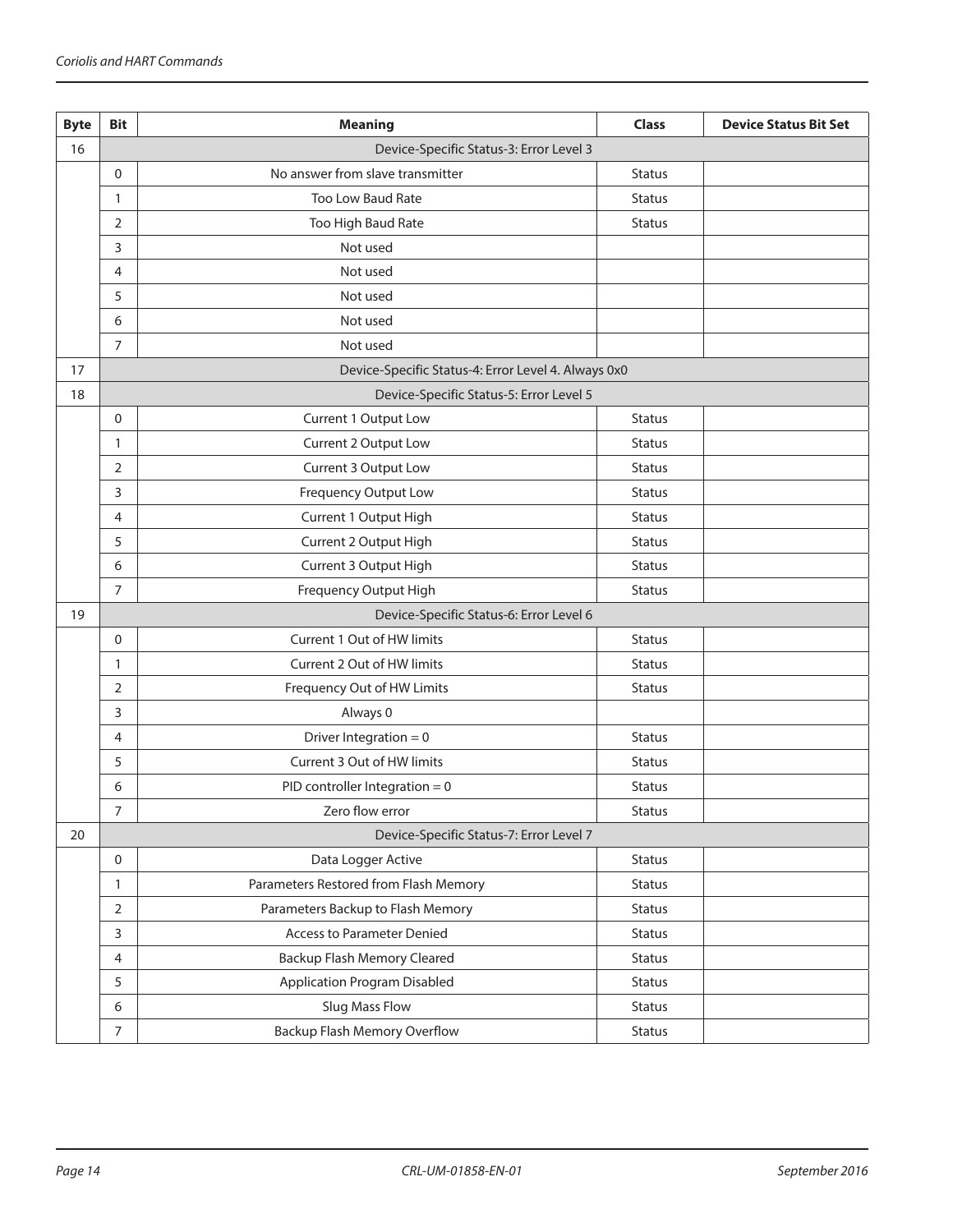<span id="page-14-0"></span>

| <b>Byte</b> | <b>Bit</b>                              | <b>Meaning</b>                        | <b>Class</b>  | <b>Device Status Bit Set</b> |  |  |  |
|-------------|-----------------------------------------|---------------------------------------|---------------|------------------------------|--|--|--|
| 21          | Device-Specific Status-8: Error Level 8 |                                       |               |                              |  |  |  |
|             | 0                                       | Measurement Error (No sensor signal)  | <b>Status</b> |                              |  |  |  |
|             |                                         | <b>Resonant Frequency Error</b>       | <b>Status</b> |                              |  |  |  |
|             | $\overline{2}$                          | Temperature Error                     | <b>Status</b> |                              |  |  |  |
|             | 3                                       | No Answer from Interface CPU          | <b>Status</b> |                              |  |  |  |
|             | 4                                       | Sensor Coil Voltage Warning           | <b>Status</b> |                              |  |  |  |
|             | 5                                       | <b>Driver Overflow Error</b>          | <b>Status</b> |                              |  |  |  |
|             | 6<br>0, Not used                        |                                       |               |                              |  |  |  |
|             | $\overline{7}$                          | <b>Constants Changed Warning</b>      | <b>Status</b> |                              |  |  |  |
| 22          | Device-Specific Status-9: Always 0x00   |                                       |               |                              |  |  |  |
| 23          | Device-Specific Status-10: Always 0x00  |                                       |               |                              |  |  |  |
| 24          |                                         | Device-Specific Status-11: Always 0x0 |               |                              |  |  |  |

# **Device-Specific Commands**

There are a total of 253 Device Parameters that can be accessed through these Device-Specific Commands.

Device-specific commands are mainly for accessing many of the Coriolis data parameters, including configuration, identity and diagnostic parameters. Much of the data accessible with device specific commands is accessed through the use of the DD files. The DD files provide all the necessary information for data management within the Coriolis. Installing and using the DD files in the applications host is the most convenient method for communicating to the Coriolis over HART.

The following Device-Specific commands are implemented:

- Command 128 Write Floating Point Type Device Parameter
- Command 129 Write String Type Device Parameter
- Command 130 Write Byte Type Device Parameter
- Command 131 Write Unsigned Integer Type Device Parameter
- Command 132 Read Floating Point Type Device Parameter
- Command 133 Read String Type Device Parameter
- Command 134 Read Byte Type Device Parameter
- Command 135 Read Unsigned Integer Type Device Parameter

The data types of the parameters are described in the *RCT1000 Coriolis User Manual*.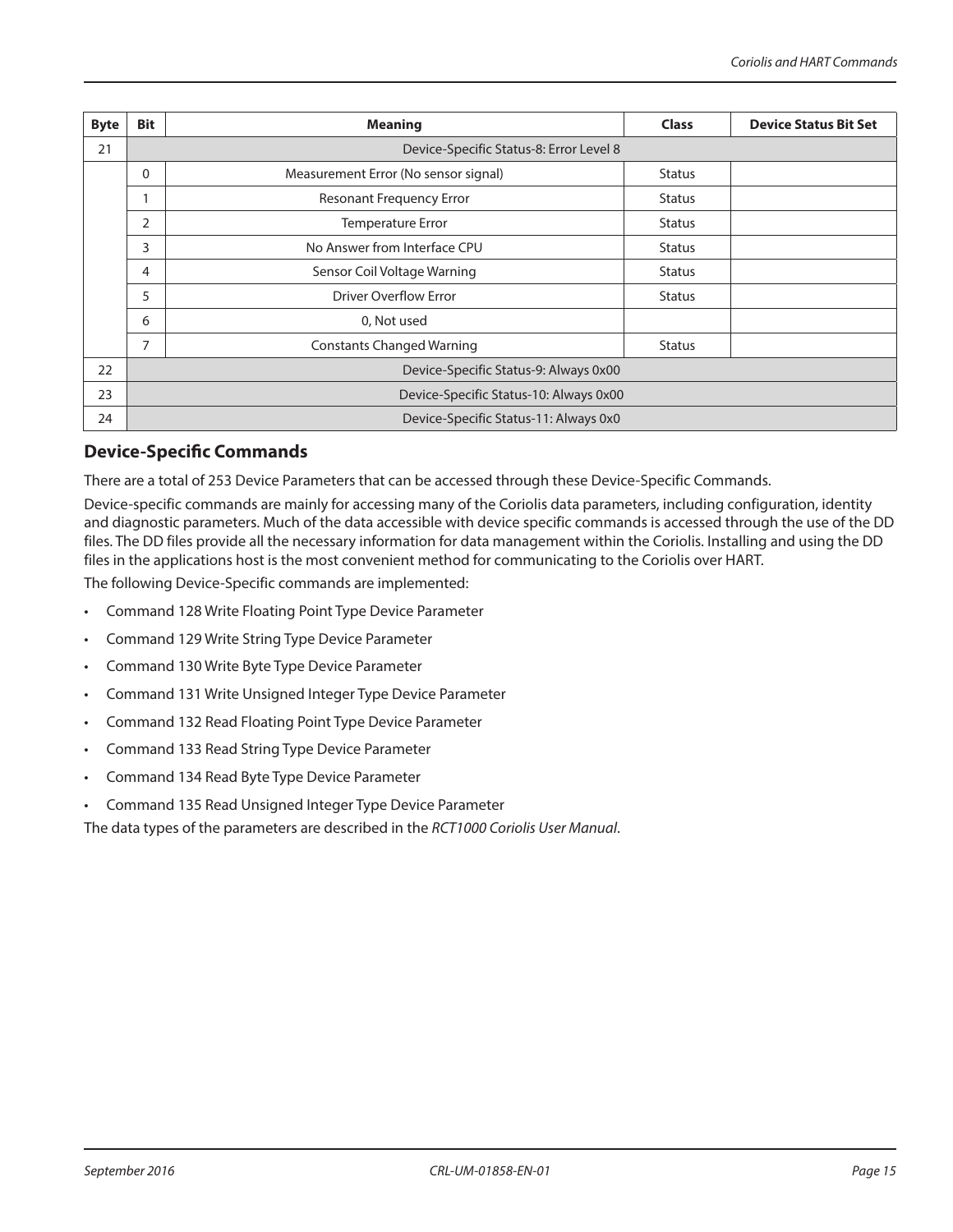### <span id="page-15-0"></span>**Command 128 Write Floating Point Type Device Variable**

Writes a floating point type device variable to the field device.

*Request Data Bytes*

| <b>Byte</b> | <b>Format</b> | <b>Description</b>    | <b>RCT1000 Parameter</b>                             |
|-------------|---------------|-----------------------|------------------------------------------------------|
| $0 - 1$     | Unsigned-16   | Device Variable Code  | Floating point type parameter<br>identification code |
|             | Unsigned-8    | Units Code            | Current unit                                         |
| $3-6$       | Float         | Device Variable Value | New value of parameter                               |

*Response Data Bytes*

| <b>Byte</b> | Format      | <b>Description</b>    | <b>RCT1000 Parameter</b>      |
|-------------|-------------|-----------------------|-------------------------------|
| $0 - 1$     | Unsigned-16 | Device Variable Code  | Parameter identification code |
|             | Unsigned-8  | Units Code            | Current unit                  |
| 3-6         | Float       | Device Variable Value | Parameter value.              |

*Command-Specific Response Codes*

| Code | <b>Class</b>   | <b>Description</b>                                                    |  |
|------|----------------|-----------------------------------------------------------------------|--|
| 0    | <b>Success</b> | No Command-Specific Errors                                            |  |
| ∍    | Error          | Invalid selection. The selected transmitter variable is not byte type |  |
| っ    | Error          | Passed Parameter Too Large                                            |  |
|      | Error          | Passed Parameter Too Small                                            |  |
|      | Error          | Too Few Data Bytes Received                                           |  |
| 6    | Error          | In Write Protect Mode (The necessary password is not set)             |  |

### **Command 129 Write String Type Device Variable**

Writes a string point type device variable to the field device.

*Request Data Bytes*

| <b>Byte</b> | <b>Format</b> | <b>Description</b>    | <b>RCT1000 Parameter</b>                     |
|-------------|---------------|-----------------------|----------------------------------------------|
| $0 - 1$     | Unsigned-16   | Device Variable Code  | String type parameter<br>identification code |
| 2-N         | String        | Device Variable Value | New value of parameter                       |

*Response Data Bytes*

| <b>Byte</b> | <b>Format</b> | <b>Description</b>    | <b>RCT1000 Parameter</b>      |
|-------------|---------------|-----------------------|-------------------------------|
| $0 - 1$     | Unsianed-8    | Device Variable Code  | Parameter identification code |
| 2-N         | String        | Device Variable Value | Parameter value               |

| Code | <b>Class</b>   | <b>Description</b>                                                    |  |
|------|----------------|-----------------------------------------------------------------------|--|
| 0    | <b>Success</b> | No Command-Specific Errors                                            |  |
|      | Error          | Invalid selection. The selected transmitter variable is not byte type |  |
|      | Error          | Too Few Data Bytes Received                                           |  |
|      | Error          | In Write Protect Mode (the necessary password is not set)             |  |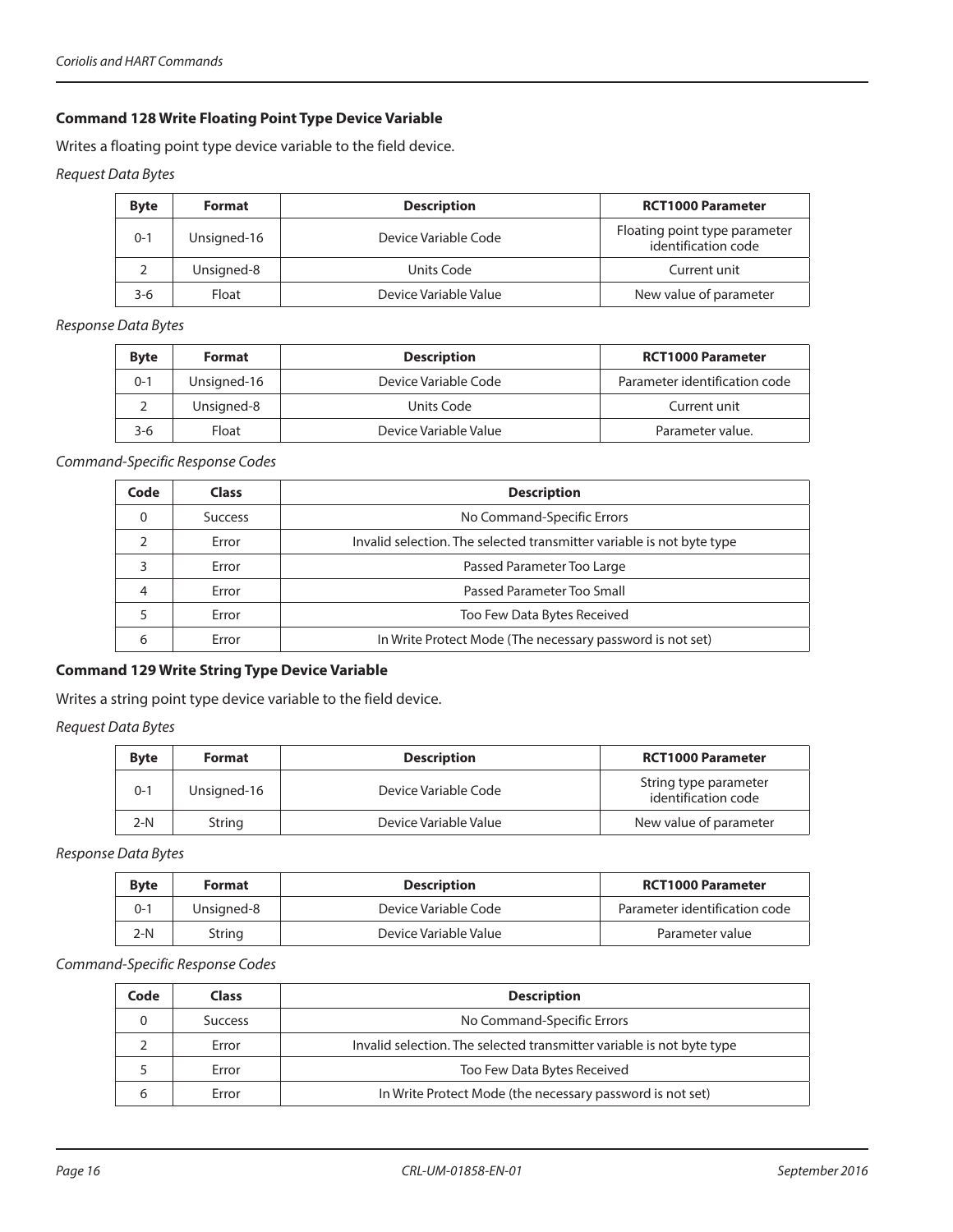#### <span id="page-16-0"></span>**Command 130 Write Byte Type Device Variable**

Writes a byte type device variable to the field device.

*Request Data Bytes*

| <b>Byte</b> | <b>Format</b> | <b>Description</b>   | <b>RCT1000 Parameter</b>      |
|-------------|---------------|----------------------|-------------------------------|
| $0 - 1$     | Unsigned-16   | Device Variable Code | Parameter identification code |
|             | Unsigned-8    | Value                | New value of parameter        |

*Response Data Bytes*

| <b>Byte</b> | Format      | <b>Description</b>   | <b>RCT1000 Parameter</b>      |
|-------------|-------------|----------------------|-------------------------------|
| $0 - 1$     | Unsigned-16 | Device Variable Code | Parameter identification code |
| ∠           | Unsigned-8  | Value                | New value of parameter        |

*Command-Specific Response Codes*

| Code | <b>Class</b>   | <b>Description</b>                                                    |  |
|------|----------------|-----------------------------------------------------------------------|--|
| 0    | <b>Success</b> | No Command-Specific Errors                                            |  |
|      | Error          | Invalid selection. The selected transmitter variable is not byte type |  |
| 3    | Error          | Passed Parameter Too Large                                            |  |
| 4    | Error          | Passed Parameter Too Small                                            |  |
|      | Error          | Too Few Data Bytes Received                                           |  |
|      | Error          | In Write Protect Mode (The necessary password is not set)             |  |

#### **Command 131 Write Unsigned Integer Type Device Variable**

Writes an unsigned integer type device variable to the field device.

#### *Request Data Bytes*

| <b>Byte</b> | Format      | <b>Description</b>   | <b>RCT1000 Parameter</b>      |
|-------------|-------------|----------------------|-------------------------------|
| 0-1         | Unsigned-16 | Device Variable Code | Parameter identification code |
|             | Unsigned-16 | Value                | New value of parameter        |

*Response Data Bytes*

| <b>Byte</b> | <b>Format</b> | <b>Description</b>   | <b>RCT1000 Parameter</b>      |
|-------------|---------------|----------------------|-------------------------------|
| $0 - 1$     | Unsigned-16   | Device Variable Code | Parameter identification code |
|             | Unsigned-16   | Value                | New value of parameter        |

| Code | <b>Class</b>   | <b>Description</b>                                                    |  |
|------|----------------|-----------------------------------------------------------------------|--|
| 0    | <b>Success</b> | No Command-Specific Errors                                            |  |
|      | Error          | Invalid selection. The selected transmitter variable is not byte type |  |
|      | Error          | Passed Parameter Too Large                                            |  |
| 4    | Error          | Passed Parameter Too Small                                            |  |
|      | Error          | Too Few Data Bytes Received                                           |  |
|      | Error          | In Write Protect Mode (The necessary password is not set)             |  |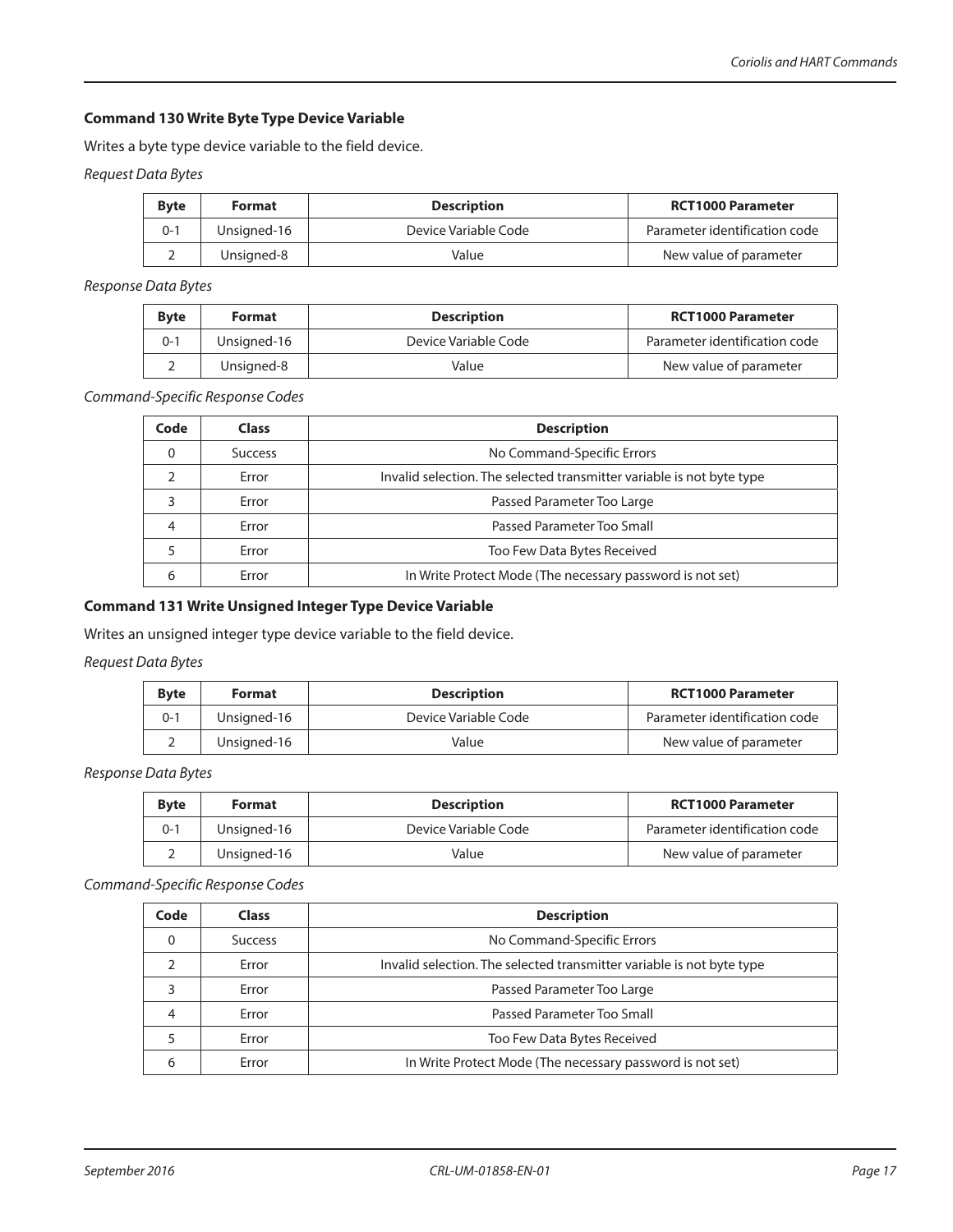# <span id="page-17-0"></span>**Command 132 Read Floating Point Type Device Variable**

Reads a floating point type device variable from the field device.

*Request Data Bytes*

| <b>Byte</b> | <b>Format</b> | <b>Description</b>   | <b>RCT1000 Parameter</b>                             |
|-------------|---------------|----------------------|------------------------------------------------------|
| $0 - 1$     | Unsigned-16   | Device Variable Code | Floating point type parameter<br>identification code |

*Response Data Bytes*

| <b>Byte</b> | Format      | <b>Description</b>    | <b>RCT1000 Parameter</b>      |
|-------------|-------------|-----------------------|-------------------------------|
| $0 - 1$     | Unsigned-16 | Device Variable Code  | Parameter identification code |
|             | Unsigned-8  | Units Code            | Current unit                  |
| 3-6         | Float       | Device Variable Value | Parameter value               |

#### *Command-Specific Response Codes*

| Code | <b>Class</b>   | <b>Description</b>                                                              |  |
|------|----------------|---------------------------------------------------------------------------------|--|
|      | <b>Success</b> | No Command-Specific Errors                                                      |  |
|      | Error          | Invalid selection. The selected transmitter variable is not floating point type |  |
|      | Error          | Too Few Data Bytes Received                                                     |  |

#### **Command 133 Read String Type Device Variable**

Reads a string type device variable from the field device.

*Request Data Bytes*

| <b>Byte</b> | Format      | <b>Description</b>   | <b>RCT1000 Parameter</b>                     |
|-------------|-------------|----------------------|----------------------------------------------|
| $0 - 1$     | Unsigned-16 | Device Variable Code | String type parameter<br>identification code |

*Response Data Bytes*

| <b>Byte</b> | Format      | <b>Description</b>    | <b>RCT1000 Parameter</b>      |
|-------------|-------------|-----------------------|-------------------------------|
| $0 - 1$     | Unsigned-16 | Device Variable Code  | Parameter identification code |
| 2-N         | Float       | Device Variable Value | Parameter value               |

| Code | Class          | <b>Description</b>                                                      |  |
|------|----------------|-------------------------------------------------------------------------|--|
|      | <b>Success</b> | No Command-Specific Errors                                              |  |
|      | Error          | Invalid selection. The selected transmitter variable is not string type |  |
|      | Error          | Too Few Data Bytes Received                                             |  |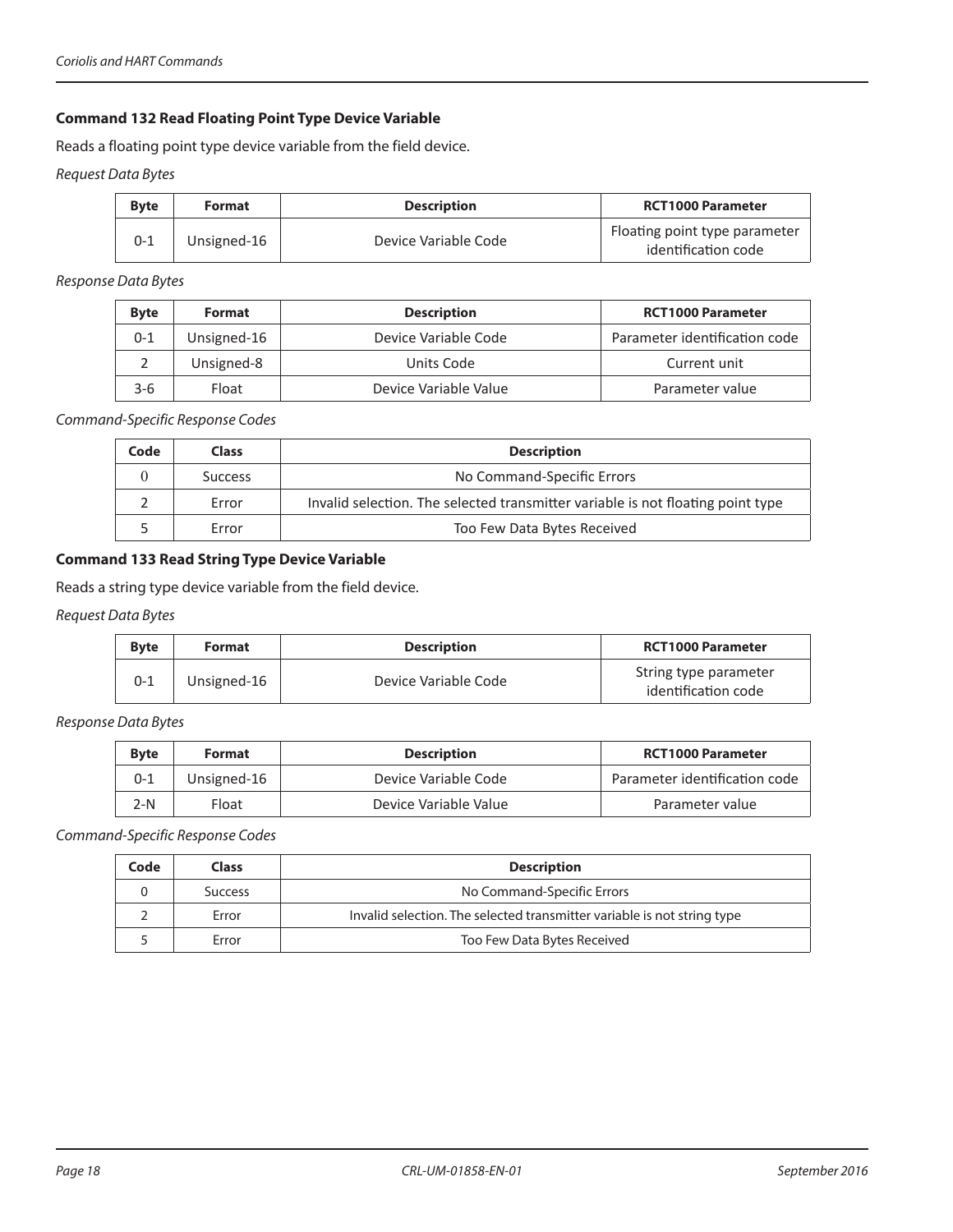#### <span id="page-18-0"></span>**Command 134 Read Byte Type Device Variable**

Reads a byte type device variable from the field device. (0x00 to 0xFF)

*Request Data Bytes*

| <b>Byte</b> | <b>Format</b> | <b>Description</b>   | <b>RCT1000 Parameter</b>      |
|-------------|---------------|----------------------|-------------------------------|
|             | Unsigned-16   | Device Variable Code | Parameter identification code |

*Response Data Bytes*

| <b>B</b> vte | Format      | <b>Description</b>    | <b>RCT1000 Parameter</b>      |
|--------------|-------------|-----------------------|-------------------------------|
| $0 - 1$      | Unsigned-16 | Device Variable Code  | Parameter identification code |
|              | Unsianed-8  | Device Variable Value | Parameter value               |

*Command-Specific Response Codes*

| Code | Class          | <b>Description</b>                                                    |  |
|------|----------------|-----------------------------------------------------------------------|--|
|      | <b>Success</b> | No Command-Specific Errors                                            |  |
|      | Error          | Invalid selection. The selected transmitter variable is not byte type |  |
|      | Error          | Too Few Data Bytes Received                                           |  |

# **Command 135 Read Unsigned Integer Type Device Variable**

Reads an unsigned integer type device variable from the field device. (0x000 to 0xFFFF)

*Request Data Bytes*

| <b>Byte</b> | Format      | <b>Description</b>   | <b>RCT1000 Parameter</b>      |
|-------------|-------------|----------------------|-------------------------------|
| በ-1         | Unsigned-16 | Device Variable Code | Parameter identification code |

*Response Data Bytes*

| <b>Byte</b> | <b>Format</b> | <b>Description</b>    | <b>RCT1000 Parameter</b>       |
|-------------|---------------|-----------------------|--------------------------------|
| 0-1         | Unsigned-16   | Device Variable Code  | Parameter identification code. |
|             | Unsigned-16   | Device Variable Value | Parameter value.               |

| Code | <b>Class</b>   | <b>Description</b>                                                                |  |
|------|----------------|-----------------------------------------------------------------------------------|--|
|      | <b>Success</b> | No Command-Specific Errors                                                        |  |
|      | Error          | Invalid selection. The selected transmitter variable is not unsigned integer type |  |
|      | Error          | Too Few Data Bytes Received                                                       |  |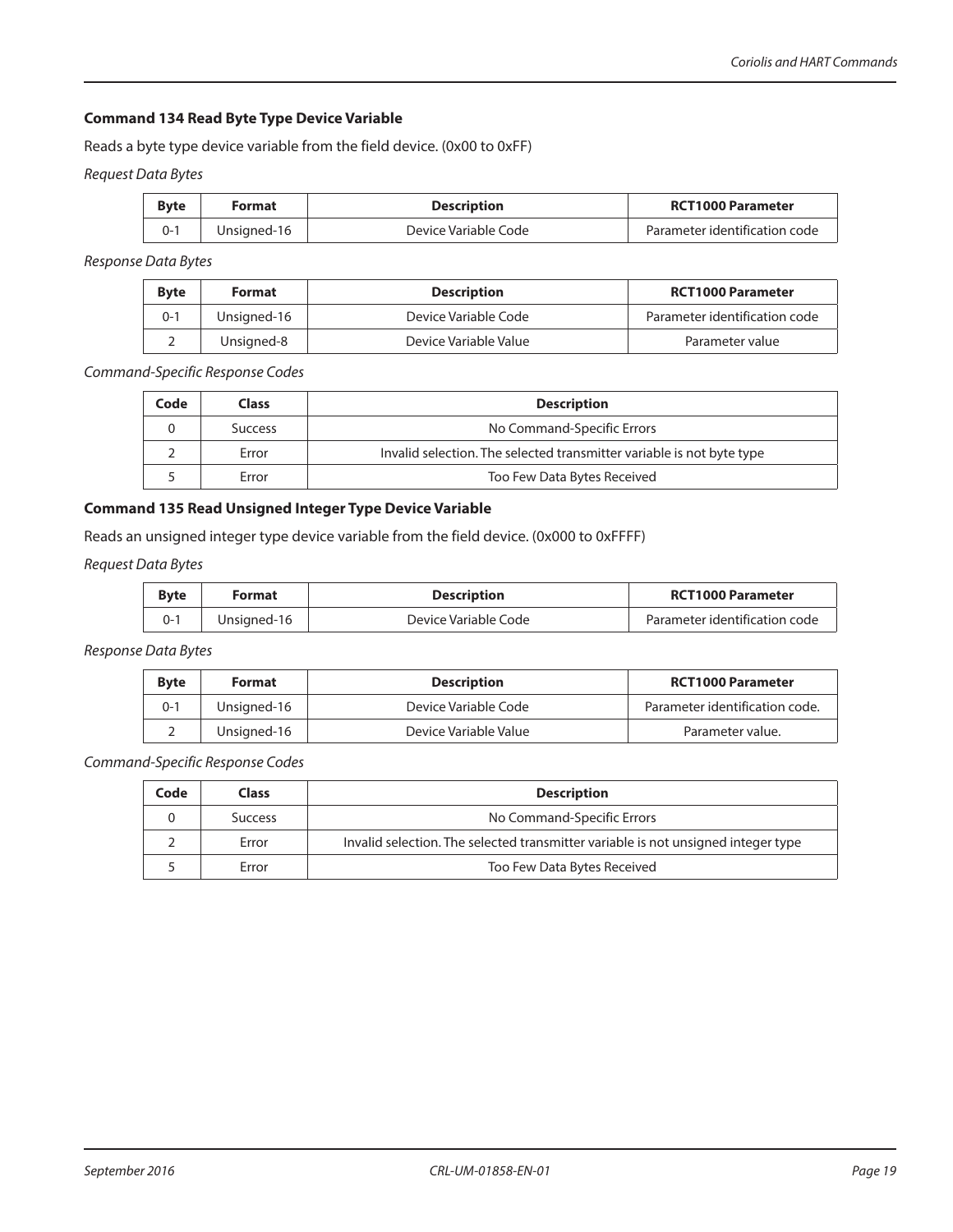# <span id="page-19-0"></span>**ADDITIONAL FEATURES**

# **RCTX Security**

### **Write Protection**

Write-protection is provided and controlled by entering passwords from the keypad/display menu system. With HART, the password does not expire and the default setting is the engineering level. Refer to the *System Password* section in the *RCT1000 Coriolis User Manual*.

# **Fixed Current Mode (Multi-Drop)**

The Coriolis provides an active analog output. This means it is the source of the analog signal. When placing the meter into fixed current mode, the Coriolis shall fix the output current to 4 mA regardless of the primary variables value (that is, Flow Rate). During this condition the device status bit 3 (PV Analog Channel Fixed) is set.

To place the meter into fixed current mode, the polling address must be non-zero. This is a HART specific parameter. The HART polling address can be accessed via *Setup>Com Ports* the Coriolis menu structure. With reference to the HART DD, this parameter is located at *Configuration > Hart > Hart Output > Poll Addr*.

Each meter to be commissioned for multi-drop should exercise the following procedure. The default polling address for all HART communication cards is 0.

1. Turn off power to all meters to be commissioned for HART multi-drop mode.

# **IIMPORTAN**

*As a result of the Coriolis having an active analog output, only five Coriolis meters can be configured for multi-drop mode within the same network.* 

2. Wire the meters in parallel as shown in *[Figure](#page-19-1) 3*:

<span id="page-19-1"></span>

3. Turn on power to one of the meters.

- 4. Change the polling address to desired address. As a suggestion, it may be desirable to change the installation data while changing the polling address. Installation data can provide additional means for identifying the meter on the HART network.
- 5. Repeat this procedure until all nodes on the HART multi-drop network are configured with a non-zero and unique polling address.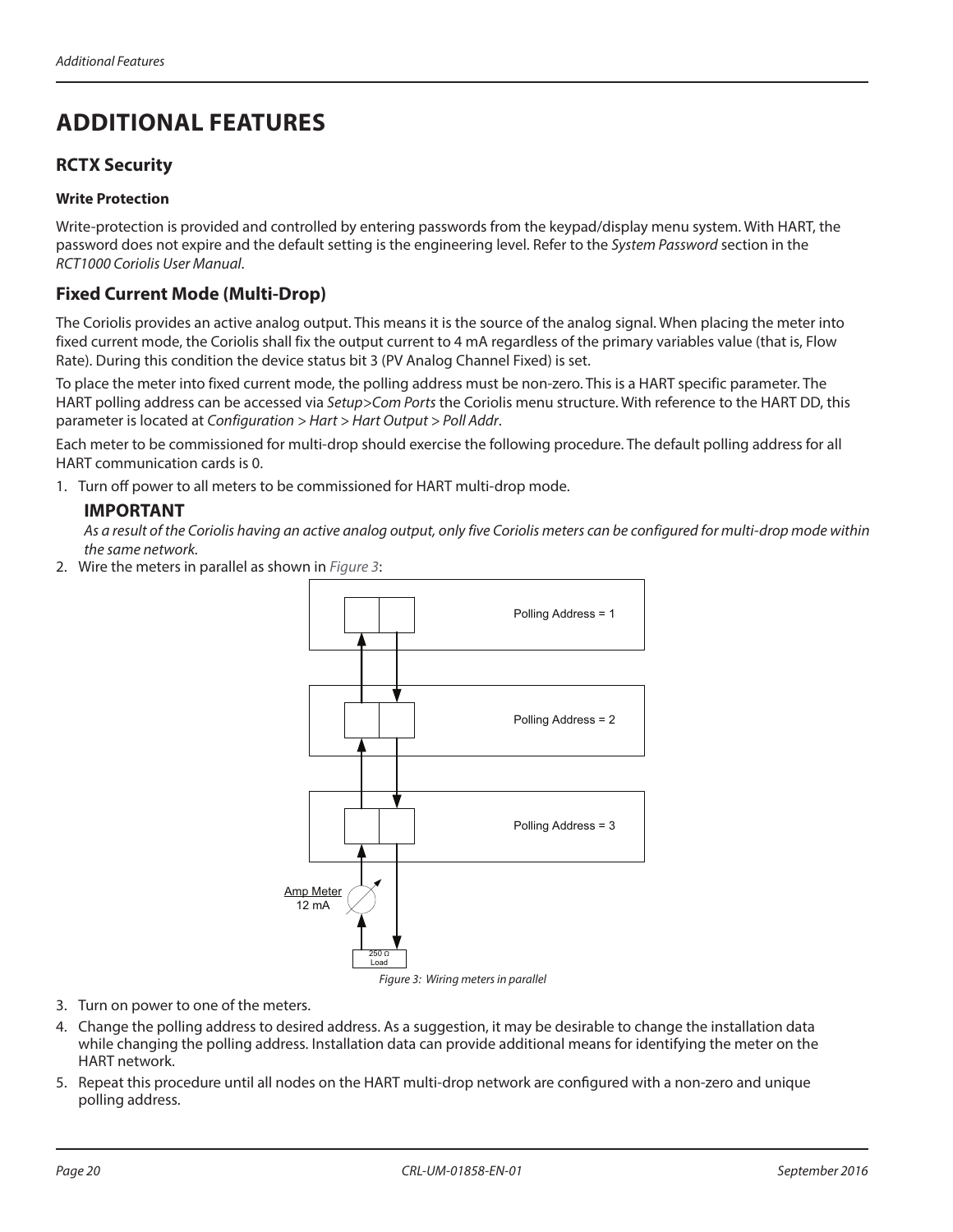# <span id="page-20-0"></span>**MANUFACTURER-SPECIFIC UNITS**

| The following Manufacturer-Specific Unit codes are defined and used in the current firmware. |  |  |
|----------------------------------------------------------------------------------------------|--|--|
|                                                                                              |  |  |

| <b>Unit</b><br>Code | <b>Description</b>      | <b>Note</b>                                        |
|---------------------|-------------------------|----------------------------------------------------|
| 240                 | <b>Number</b>           | DIM NONE (0), Unit $= 0$                           |
| 241                 | Kilohertz               | DIM FREQUENCY $(5)$ , Unit = 1                     |
| 242                 | Megahertz               | DIM FREQUENCY $(5)$ , Unit = 2                     |
| 243                 | Ounce per minute        | DIM MASSFLOW $(8)$ , Unit = 7                      |
| 244                 | Driver voltage          | DIM DRIVECODE(6), Unit $=2$<br>Slope = $5.7V/4096$ |
| 245                 | Timeout in milliseconds | $DIM_TIMEOUT(15)$ , Unit = 0                       |
| 246                 | Millimeters per second  | DIM VELOCITY (16), Unit = $0$                      |
| 247                 | Stoke                   | DIM KVISCOSITY (18), Unit = 0                      |
| 248                 | Poise                   | DIM DVISCOSITY $(1)$ , Unit = 0                    |
| 249                 | not used yet            |                                                    |

# **Sensor Type Codes**

The following sensor types are available for the RCT1000 transmitter:

|                |                | <b>Nominal Line and Equivalent</b> | Number of                   | <b>Flow Range</b> |          |
|----------------|----------------|------------------------------------|-----------------------------|-------------------|----------|
| Model          | No.            | <b>Pipe Size</b><br><b>Number</b>  | <b>Flow</b><br><b>Tubes</b> | Ib/min            | kg/hr    |
| <b>RCS-005</b> | 0              | 1/4 in., 1/16 in.                  |                             | 00.5              | 013.6    |
| <b>RCS-008</b> |                | 1/4 in., 3/32 in.                  |                             | 02                | 055      |
| <b>RCS-018</b> | $\overline{2}$ | $1/2$ in., $3/16$ in.              | 2                           | 020               | 0544     |
| <b>RCS-025</b> | 3              | $1/2$ in., $1/4$ in.               | 2                           | 040               | 01088    |
| <b>RCS-050</b> | 4              | $1/2$ in., $1/2$ in.               | $\overline{2}$              | 0220              | 05987    |
| <b>RCS-100</b> | 5              | $1$ in.                            | 2                           | 01000             | 027,216  |
| <b>RCS-200</b> | 6              | $2$ in.                            | $\overline{2}$              | 01700             | 046,266  |
| <b>RCS-300</b> | 7              | $3$ in.                            | 2                           | 05200             | 0141.520 |

# **Number Unit Codes**

| <br> | Jnit                      | Conversion                                      |
|------|---------------------------|-------------------------------------------------|
| 240  | Number (Unit less number) | $\overline{\phantom{m}}$<br>$\pi$ $\gamma$<br>- |

# **Phase Unit Codes**

| ID | <b>Unit</b>      | Conversion       |
|----|------------------|------------------|
|    | s, seconds       | $= 1 * x + 0$    |
|    | ms, milliseconds | $= 10E3 * x + 0$ |
|    | µs, microseconds | $= 10E6 * x + 0$ |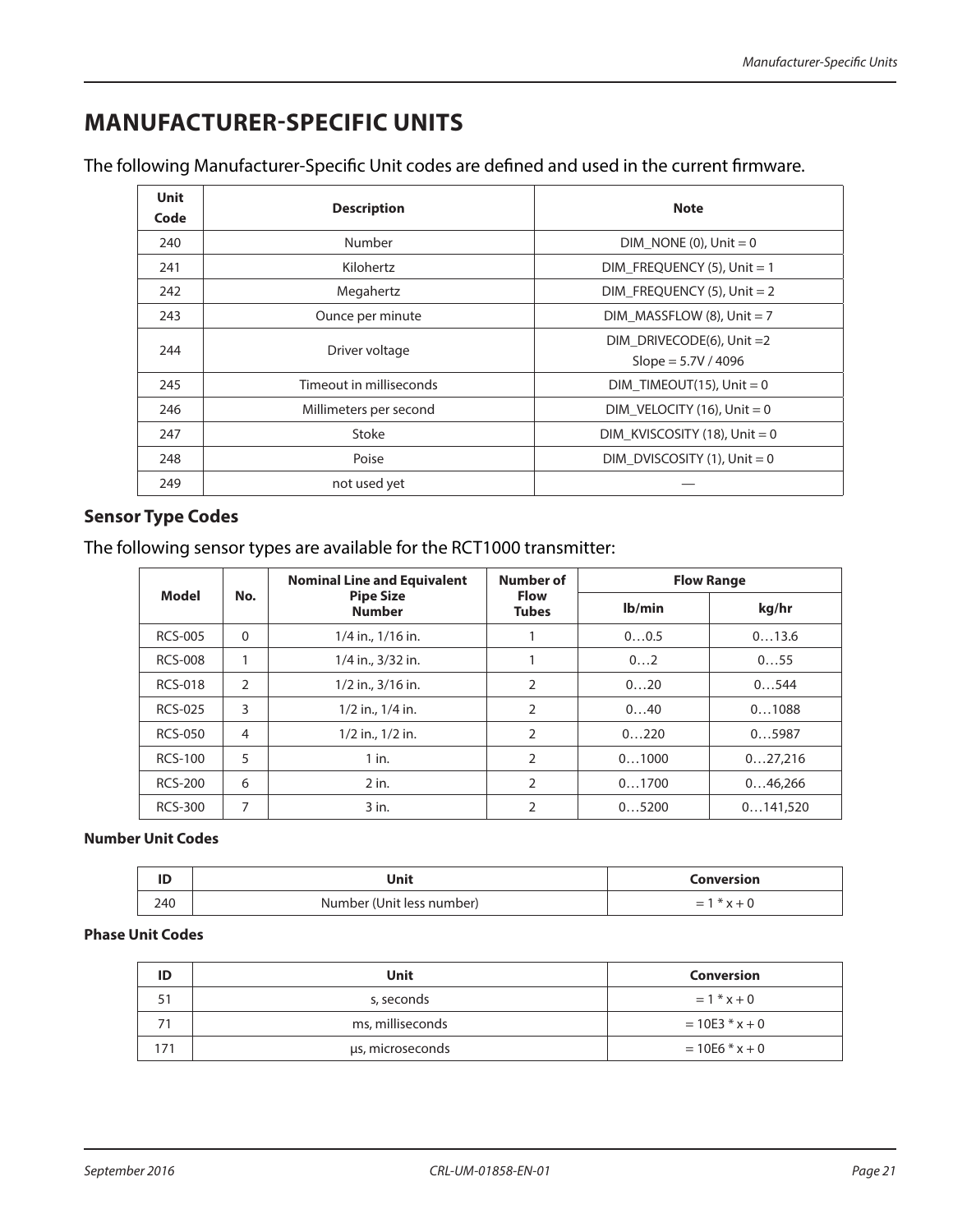# <span id="page-21-0"></span>**Temperature Unit Codes**

| ID | Unit                   | <b>Conversion</b>   |
|----|------------------------|---------------------|
| 32 | °C, degrees Celsius    | $= 1 * x + 0$       |
| 33 | °F, degrees Fahrenheit | $= 1.8 * x + 32$    |
| 34 | °R, degrees Rankine    | $= 1.8 * x + 491.7$ |
| 35 | K. Kelvin              | $= 1$ * x + 273.15  |

# **Voltage Unit Codes**

| ID | Unit           | Conversion       |
|----|----------------|------------------|
| 58 | V, volts       | $= 1 * x + 0$    |
| 36 | mV, millivolts | $= 10E3 * x + 0$ |

#### **Time Unit Codes**

| ID | Unit         | Conversion           |
|----|--------------|----------------------|
| 51 | s, seconds   | $= 1 * x + 0$        |
| 50 | min, minutes | $(1/60)^{*}x + 0$    |
| 52 | h, hours     | $= (1/3600) * x + 0$ |

# **Frequency Unit Codes**

| ID  | <b>Unit</b>    | Conversion       |
|-----|----------------|------------------|
| 38  | Hz, hertz      | $= 1 * x + 0$    |
| 241 | kHz, kilohertz | $= 10E3 * x + 0$ |
| 242 | MHz, megahertz | $= 10E6$ * x + 0 |

## **Mass Flow Unit Codes**

| ID  | <b>Unit</b>                  | <b>Conversion</b>        |
|-----|------------------------------|--------------------------|
| 73  | kg/s, kilograms per second   | $= 1 * x + 0$            |
| 74  | kg/min, kilograms per minute | $= 60 * x + 0$           |
| 75  | kg/h, kilograms per hours    | $=$ 3600 $*$ x + 0       |
| 71  | g/min, grams per minute      | $= 60000 * x + 0$        |
| 80  | lb/s, pounds per second      | $= 2.2046 * x + 0$       |
| 81  | lb/min, pounds per minute    | $= 1.32276E + 2 * x + 0$ |
| 82  | lb/h, pounds per hour        | $= 7.93656E + 3 * x + 0$ |
| 242 | oz/min, ounces per minute    | $= 2.11644E+3$ * x = 0   |

### **Percentage Unit Codes**

| ID  | Unit                           | <b>Conversion</b> |
|-----|--------------------------------|-------------------|
| 240 | Number (0.0 - 1.0 = 0% - 100%) | $= 1 * x + 0$     |
| 57  | %, percent                     | $= 100 * x + 0$   |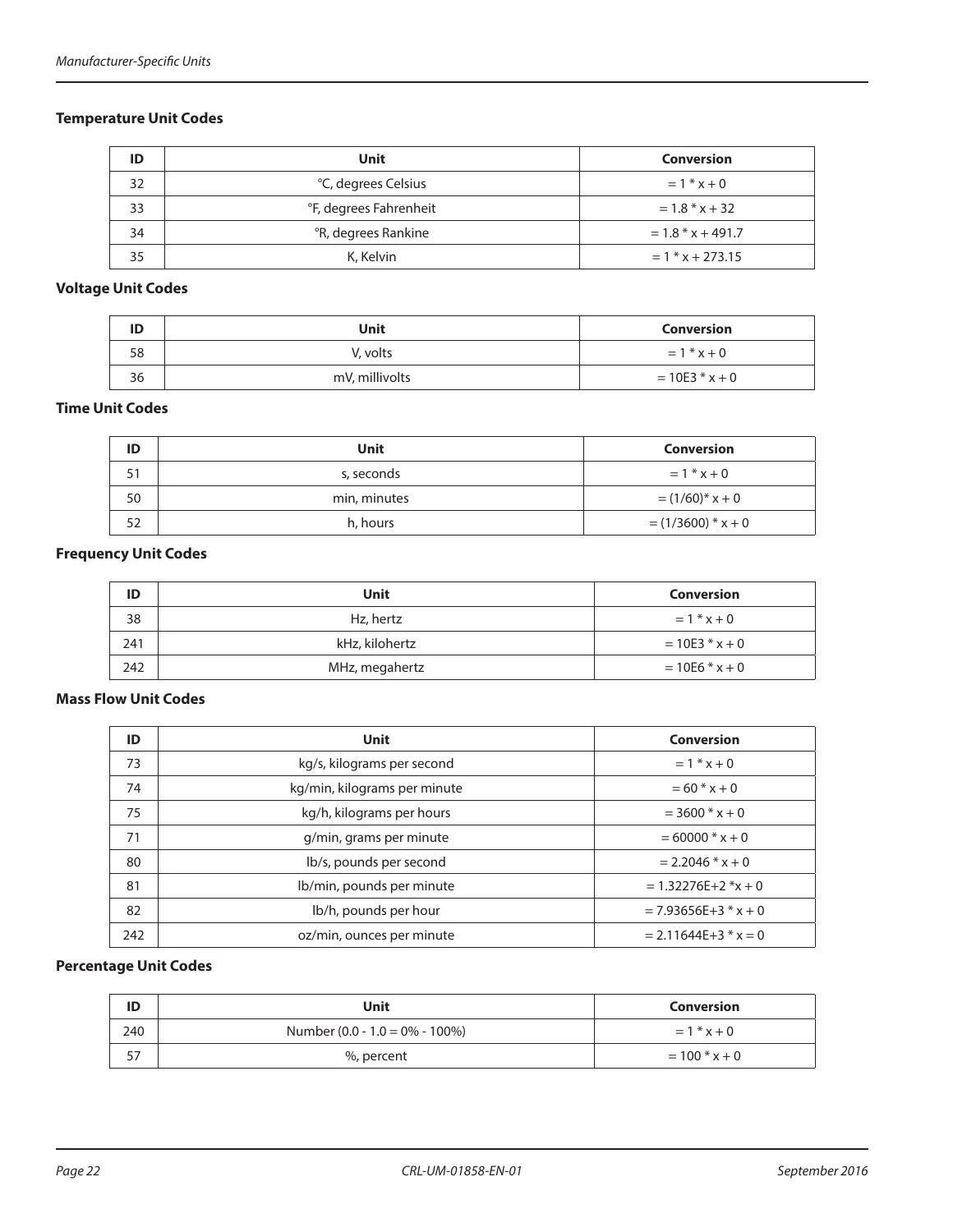#### <span id="page-22-0"></span>**Mass Unit Codes**

| ID  | Unit           | Conversion            |
|-----|----------------|-----------------------|
| 61  | kg, kilograms  | $= 1 * x + 0$         |
| 63  | lb, pounds     | $= 2.2046 * x + 0$    |
| 62  | t, metric tons | $= 1E - 3 * x + 0$    |
| 125 | oz, ounces     | $= 3.5274E+1$ * x + 0 |

# **Density Unit Codes**

| ID | Unit                                          | <b>Conversion</b>       |
|----|-----------------------------------------------|-------------------------|
| 91 | $q/cu.cm3$ (g/mL), grams per cubic centimeter | $= 1 * x + 0$           |
| 92 | kg/m <sup>3</sup> , kilograms per cubic meter | $= 1F3 * x + 0$         |
| 94 | lb/ft <sup>3</sup> , pounds per cubic foot    | $= 6.242796E+1$ * x + 0 |
| 93 | lb/gal, pounds per gallon                     | $= 3.5274E+1$ * x + 0   |

#### **Driver Level Unit Codes**

| ID  | Unit                        | <b>Conversion</b>          |
|-----|-----------------------------|----------------------------|
| 240 | Number (0.0 – 4095.0)       | $= 1 * x + 0$              |
|     | %, Percent of 4095          | $= (100.0/4095.0) * x + 0$ |
| 243 | vac, Approximate AC voltage | $= 5.7/4095.0^* x + 0$     |

# **Current Unit Codes**

| ID  | Unit         | Conversion         |
|-----|--------------|--------------------|
| 39  | milliamperes | $= 1 * x + 0$      |
| 244 | amperes      | $= 1E - 3 * x + 0$ |

# **Volume Unit Codes**

| ID  | Unit                | <b>Conversion</b>                  |
|-----|---------------------|------------------------------------|
| 41  | l, liters           | $= 1 * x + 0$                      |
| 43  | $m3$ , cubic meters | $= 1E-3 * x + 0$                   |
| 40  | gal, gallons        | $= 0.264172$ * x + 0               |
| 46  | bbl, barrels        | $= 0.006289803$ <sup>*</sup> x + 0 |
| 112 | $Ft3$ , cubic feet  | $= 0.035135 * x + 0$               |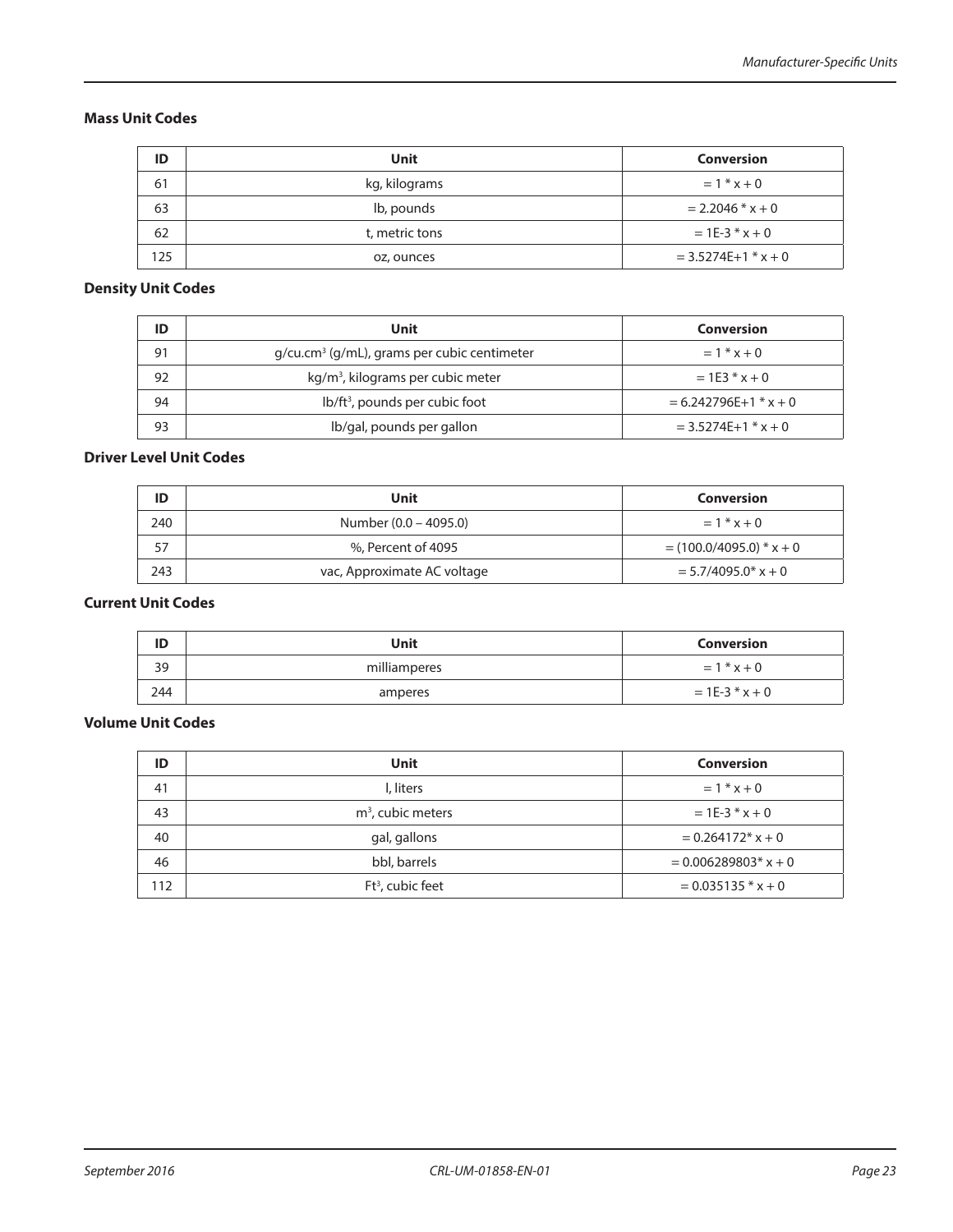# <span id="page-23-0"></span>**Volumetric Flow Rate Unit Codes**

| ID  | <b>Unit</b>                                  | <b>Conversion</b>       |
|-----|----------------------------------------------|-------------------------|
| 41  | I/s, liters per second                       | $= 1 * x + 0$           |
| 17  | l/min, liters per minute                     | $= 60 * x + 0$          |
| 138 | I/h, liters per hour                         | $=$ 3600 $*$ x + 0      |
| 177 | I/d, liters per day                          | $= 86400* x + 0$        |
| 131 | m <sup>3</sup> /min, cubic meters per minute | $= 0.06 * x + 0$        |
| 19  | m <sup>3</sup> /h, cubic meters per hour     | $=$ 3.6 $*$ x + 0       |
| 29  | $m3/d$ , cubic meters per day                | $= 86.4 * x + 0$        |
| 22  | gps, gallons per second                      | $= 0.26417 * x + 0$     |
| 16  | gpmin, gallons per minute                    | $= 15.8504$ * x + 0     |
| 136 | gph, gallons per hour                        | $= 951.022 * x + 0$     |
| 133 | bbl/min, barrels per minute                  | $= 0.377389 * x + 0$    |
| 134 | bbl/h, barrels per hour                      | $= 2.264339E+1$ * x + 0 |
| 135 | bbl/d, barrels per day                       | $= 5.434413E+2 * x + 0$ |
| 15  | ft <sup>3</sup> /min, cubic feet per minute  | $= 2.1189 * x + 0$      |
| 130 | ft <sup>3</sup> /h, cubic feet per minute    | $= 127.134$ * x +0      |

# **Timeout Unit Codes**

| <b>150</b><br>שו | Unit             | Conversion    |
|------------------|------------------|---------------|
| 245              | ms, milliseconds | $*x+0$<br>$=$ |

#### **Velocity Unit Codes**

| ID       | Unit                         | <b>Conversion</b>   |  |
|----------|------------------------------|---------------------|--|
| 21<br>∠⊣ | m/s, meters per second       | $= 1 * x + 0$       |  |
| 20       | ft/s, feet per second        | $= 3.28084$ * x + 0 |  |
| 246      | mm/s, millimeters per second | $= 1000 * x + 0$    |  |

### **Pressure Unit Codes**

| ID                               | Unit                                                  | <b>Conversion</b>    |  |
|----------------------------------|-------------------------------------------------------|----------------------|--|
| $\overline{7}$                   | bars                                                  | $= 1 * x + 0$        |  |
| psi, pounds per square inch<br>6 |                                                       | $= 14.5038 * x + 0$  |  |
| 14                               | atm, atmospheres                                      | $= 0.986923 * x + 0$ |  |
| 12                               | kPa, kilopascals                                      | $= 100.0 * x + 0$    |  |
| $\overline{2}$                   | inHg, inches of mercury at 0 degrees C                | $= 29.530 * x + 0$   |  |
| 5                                | mmHg, millimeters of mercury at 0 degrees C           | $= 750.062 * x + 0$  |  |
| 172                              | cmHg, centimeters of mercury at 0 degrees C           | $= 75.062 * x + 0$   |  |
| 10                               | kg/cm <sup>2</sup> , kilograms per square centimeters | $= 1.0195 * x + 0$   |  |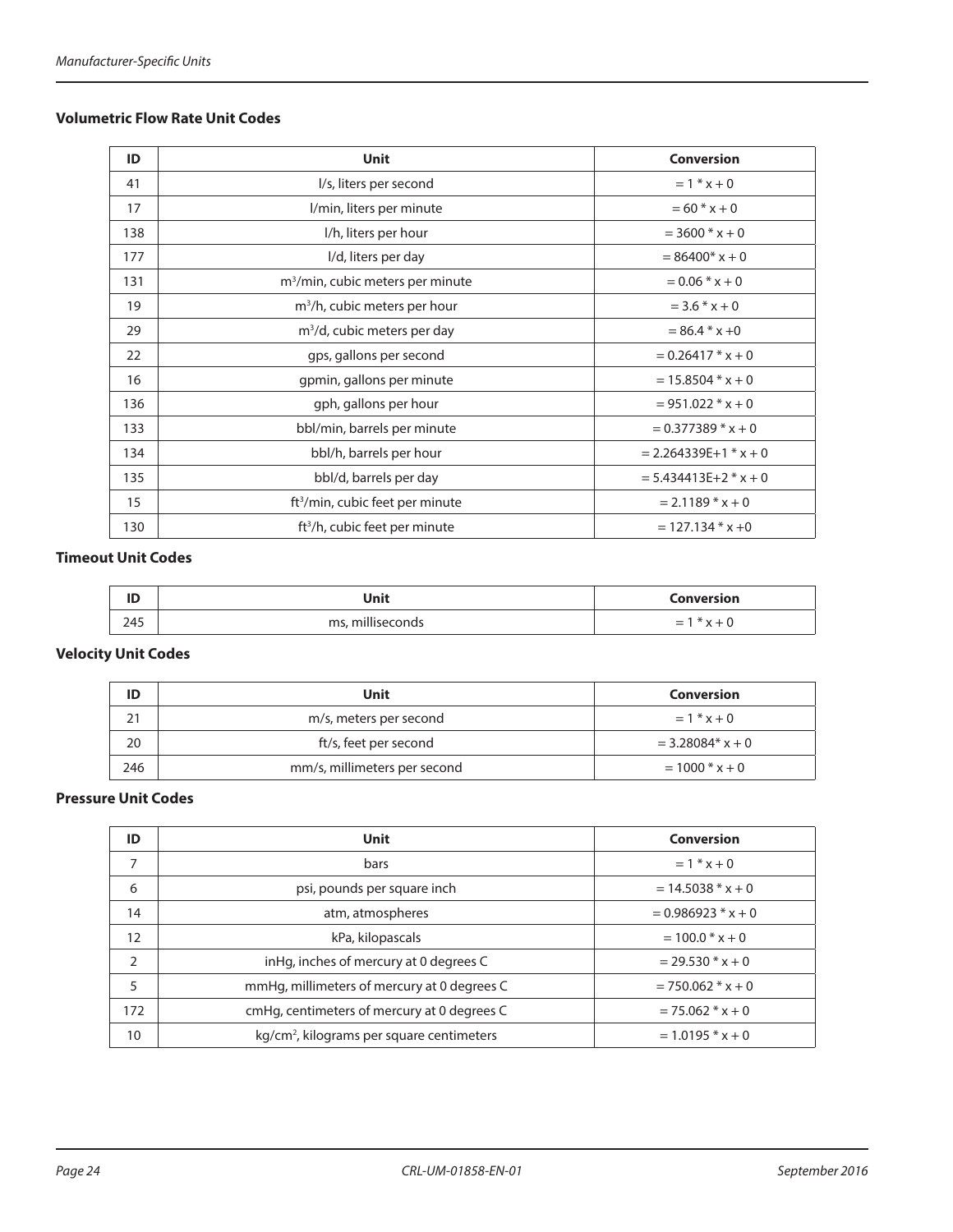#### <span id="page-24-0"></span>**Resistance Unit Codes**

| ID  | Unit                  | <b>Conversion</b>    |
|-----|-----------------------|----------------------|
| 37  | $\Omega$ , ohms       | $= 1 * x + 0$        |
| 163 | $k\Omega$ , kilo ohms | $= 1.0E - 3 * x + 0$ |
| 170 | $M\Omega$ , mega ohms | $= 1.0E - 6 * x + 0$ |

#### **Modes**

| <b>Modes</b>               | <b>Value</b>   | <b>Enumeration</b>                 | <b>Modes</b>               | <b>Value</b>   | <b>Enumeration</b>         |
|----------------------------|----------------|------------------------------------|----------------------------|----------------|----------------------------|
|                            |                | <b>Basic</b>                       | Sensor Size                | 0              | <b>RCS005</b>              |
|                            | 2              | <b>API Gravity</b>                 |                            | 1              | <b>RCS008</b>              |
|                            | 3              | Degrees Baume                      |                            | $\overline{2}$ | <b>RCS018</b>              |
| <b>Density Mode</b>        | 4              | <b>Gas at Reduced Conditions</b>   |                            | 3              | <b>RCS025</b>              |
|                            | 5              | Normalized Liquid Density          |                            | 4              | <b>RCS050</b>              |
|                            | 6              | Net Oil Computer                   |                            | 5              | <b>RCS100</b>              |
| <b>Enable Reverse Flow</b> | 0              | <b>Disabled</b>                    |                            | 6              | <b>RCS200</b>              |
|                            |                | Enabled                            |                            | 7              | <b>RCS300</b>              |
|                            | 0              | No Net Flow                        | <b>Sensor Material</b>     | 0              | 316L                       |
| Net Flow Mode              | 1              | <b>Difference Flow</b>             |                            | 1              | C <sub>22</sub>            |
|                            | 2              | Sum Flow                           |                            | $\overline{2}$ | Nickel                     |
|                            | 0              | Turned off                         |                            | 3              | Quartz                     |
|                            | 1              | Coil A                             |                            | $\overline{0}$ | Off                        |
| Driver A Mode              | 2              | Coil B                             | <b>BRIX Mode</b>           | 1              | <b>Solid Calculation</b>   |
|                            | 3              | $Coil A+B$                         |                            | $\overline{2}$ | <b>Soluble Calculation</b> |
|                            | 4              | <b>Inverted Coil A</b>             | PID Hold                   | 0              | Last out                   |
|                            | 5              | <b>Inverted Coil B</b>             |                            | 1              | Alt Current #1             |
|                            | 0              | Off                                |                            | $\overline{2}$ | Alt Current #2             |
|                            | 1              | Coil A                             |                            | 3              | Alt Current #3             |
| Driver B Mode              | 2              | Coil B                             | <b>PID Enable</b>          | 0              | <b>Disabled</b>            |
|                            | 3              | $Coil A+B$                         |                            | $\overline{1}$ | Enabled                    |
|                            | 4              | <b>Inverted Coil A</b>             | <b>Enable Test Current</b> | 0              | <b>Disabled</b>            |
|                            | 5              | <b>Inverted Coil B</b>             |                            | $\overline{1}$ | Enabled                    |
|                            | 0              | Coil A                             |                            | 0              | <b>Disabled</b>            |
| <b>Driver Source</b>       | 1              | Coil B                             | <b>Enable Test Freq</b>    | 1              | Enabled                    |
|                            | 2              | Coil A+B                           |                            | $\overline{0}$ | Frequency                  |
|                            | 0              | Off                                | Pulse Mode                 | 1              | Pulse                      |
|                            | 1              | Square Wave Sweep                  |                            | $\overline{2}$ | <b>PWM</b>                 |
| Hammer Mode                | $\overline{2}$ | Sine Wave Sweep                    |                            |                |                            |
|                            | 3              | Square Wave at Last Know Frequency |                            |                |                            |
|                            | 4              | Sine Wave at Last Know Frequency   |                            |                |                            |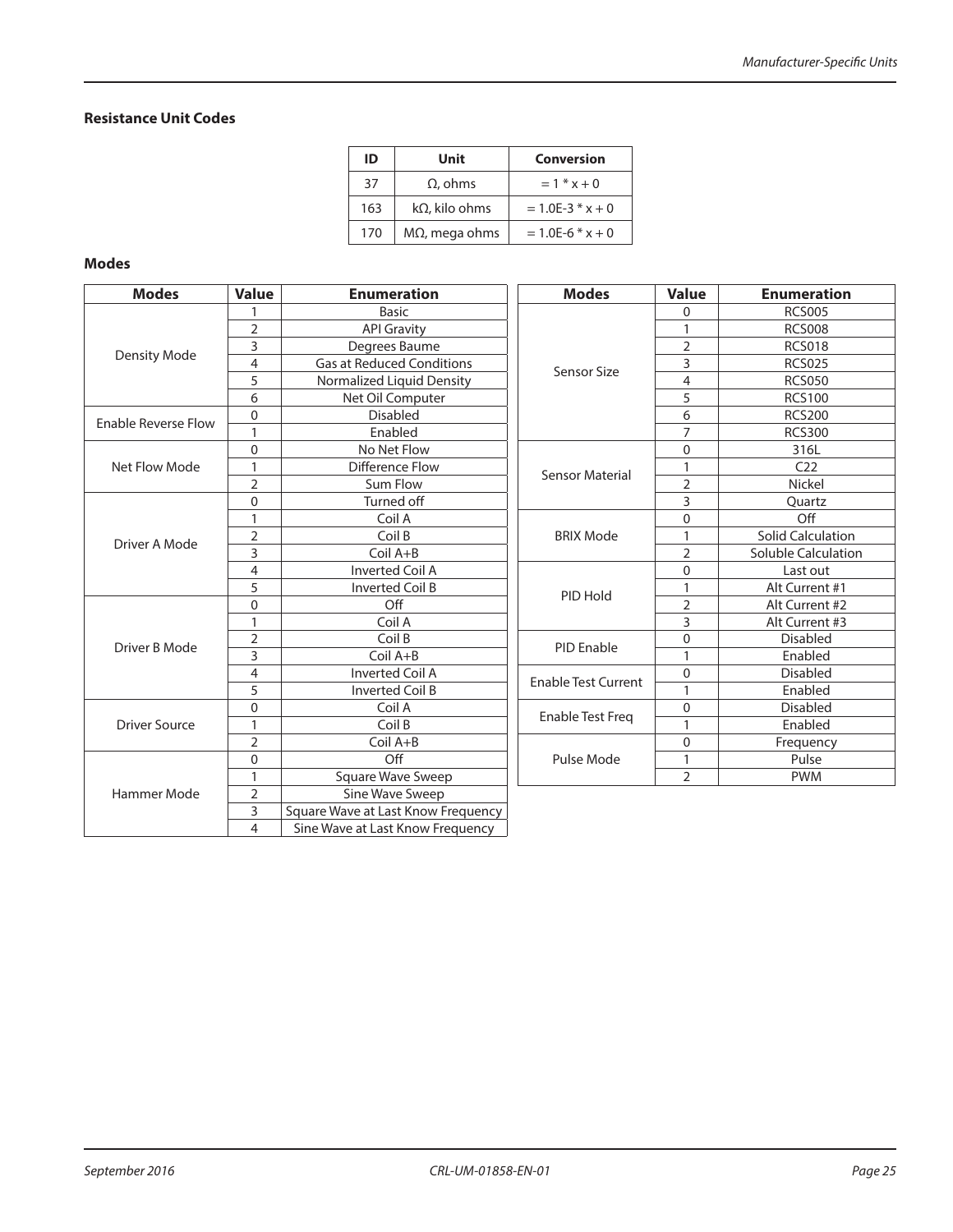# <span id="page-25-0"></span>**DEVICE DESCRIPTION**

The device descriptions, located on *[www.hartcomm.](www.badgermeter.com)org* under *Product Catalog > All Products > Coriolis*, can be installed into host systems such as the Emerson 475 Field Communicator.

Periodically, the device description monitors the attached device for non-zero status codes (universal command 48). These codes inform the user of the status of the Coriolis. If the status of the Coriolis does not clear, these informational dialogs will continue to be presented. To reduce the amount of dialogs, correct the state of the meter or configure the host to ignore these non-zero status codes.

In addition, performing changes to the meter's configuration generates a "configuration changed" status dialog. This bit must be manually cleared to prevent future display of this dialog. This can be done within the DD file by navigating to *Coriolis>Advanced>Miscellaneous>Service>Reset Config Change* or separately issuing universal command 38.

# <span id="page-25-1"></span>**TROUBLESHOOTING**

# **Powerup**

On power up, the transmitter goes through a self-test procedure, which takes approximately 2 seconds. During this period, the device will not respond to HART commands, and the analog output is set at 4.0 mA.

When the self-test is satisfactorily completed the transmitter checks whether a sensor is connected. If the sensor is found then the transmitter tries to start the vibration of the sensor tubes.

Once the sensor is started the transmitter is fully operational. The estimated start time delay is 3 seconds.

Regardless of the sensor found and started the transmitter answers the HART commands.

# **Self-Test**

The self-test procedure is executed at power up, following Command 42 (Device Reset). The self-test includes:

- **Microprocessor**
- RAM
- Flash backup (configuration backup)
- Sensor

The self-test takes about 3 seconds. If the battery backed up RAM would be different from the configuration saved to flash memory then "Items restores" warning message is shown then the battery backup RAM will be overwritten with the last saved configuration from the flash backup.

| Symptom                                                        | Solution                                                                                                                                                                                                                                                                                                                                                                           |  |  |  |
|----------------------------------------------------------------|------------------------------------------------------------------------------------------------------------------------------------------------------------------------------------------------------------------------------------------------------------------------------------------------------------------------------------------------------------------------------------|--|--|--|
| Using DD files, not able to change<br>values with the handheld |                                                                                                                                                                                                                                                                                                                                                                                    |  |  |  |
| Unable to communicate with the<br>meter over HART              | Check the wiring.<br>Verify load is above minimum required resistance of 250 Ohms.<br>Verify the loop current is within range, especially if configured for multi-drop.<br>Verify that the RCTX transmitter is configured for HART protocol in PrCom2 and baud rate is the<br>default 38400 (internal communications between main board and communication card).                   |  |  |  |
| The configuration error flag is set                            | To eliminate this condition and any concerns regarding this condition, it is advisable to reset the<br>Coriolis. This can be done by issuing the RESET command in the Advanced>Miscellaneous>Service<br>menu. Shortly thereafter the Coriolis resets and the communication card image updates to match<br>the Coriolis image. Then re-verify all configuration data is as desired. |  |  |  |
| Analog current is always 4 mA                                  | Verify the meter is not configured for multi-drop mode. A meter configured for multi-drop mode<br>will have a non-zero polling address. Set the polling address to zero.<br>Verify flow rate is non-zero. Flow rate is directly proportional to the analog current.<br>Fixed current mode is automatically turned on if fatal sensor error is detected.                            |  |  |  |
| Cannot write over HART                                         | Verify security settings are not set for write protection.                                                                                                                                                                                                                                                                                                                         |  |  |  |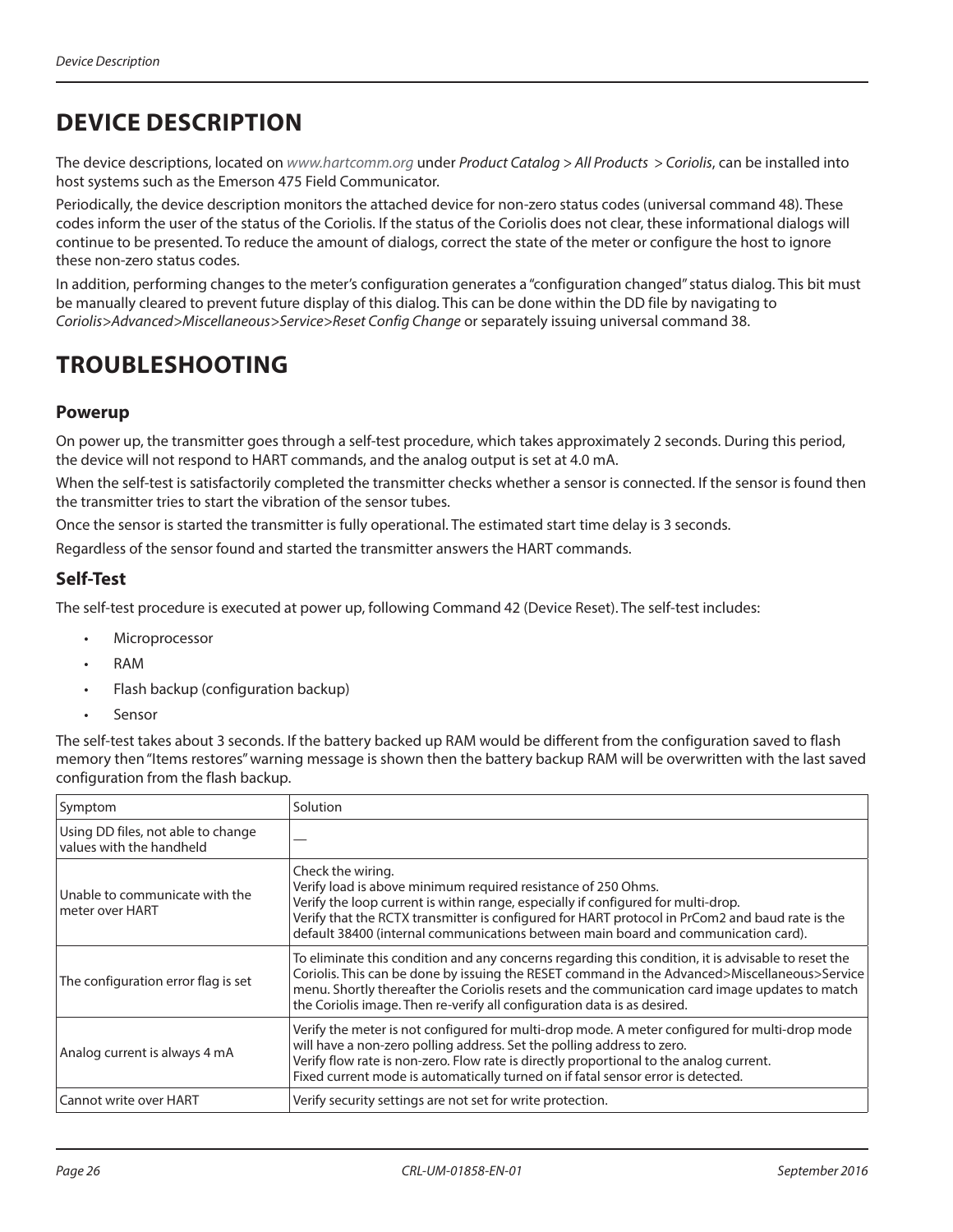# <span id="page-26-0"></span>**HART CERTIFICATION**

| ®<br><b>REGISTERE</b><br><b>Certificate of Registration</b>                                                                |                                                      |  |  |
|----------------------------------------------------------------------------------------------------------------------------|------------------------------------------------------|--|--|
| <b>FieldComm Group Verified</b>                                                                                            |                                                      |  |  |
| <b>Badger Meter</b><br>Manufacturer                                                                                        | <b>RCTX</b><br><b>Product Name</b>                   |  |  |
| 00BD                                                                                                                       | <b>BD03</b>                                          |  |  |
| Manufacturer ID (Hex)                                                                                                      | Expanded Device Type (Hex)                           |  |  |
| <b>HART Protocol Revision</b>                                                                                              | 03<br>Device Revision (Hex)                          |  |  |
| 04                                                                                                                         | 71                                                   |  |  |
| Hardware Revision (Hex)                                                                                                    | Software Revision (Hex)                              |  |  |
| 04/29/2016<br><b>Test Date</b>                                                                                             | <b>FieldComm Group</b><br><b>Verification Method</b> |  |  |
| The above product has successfully completed the validation process and meets the<br>requirements to be "HART REGISTERED". |                                                      |  |  |
| "HART REGISTERED" products conform to GB/T 29910.1-6-2013 and IEC 61158 standards.                                         |                                                      |  |  |
| Registration<br>Registration<br>L2-06-1000-544<br>Number:<br><b>Issue Date:</b>                                            | 7. F. Mastus<br>August 29, 2016<br>Approval:         |  |  |
| <b>FIELDCOMM GROUP"</b><br>Connecting the World of<br><b>Process Automation</b>                                            |                                                      |  |  |
| HART® is a registered trademark of FieldComm Group                                                                         |                                                      |  |  |